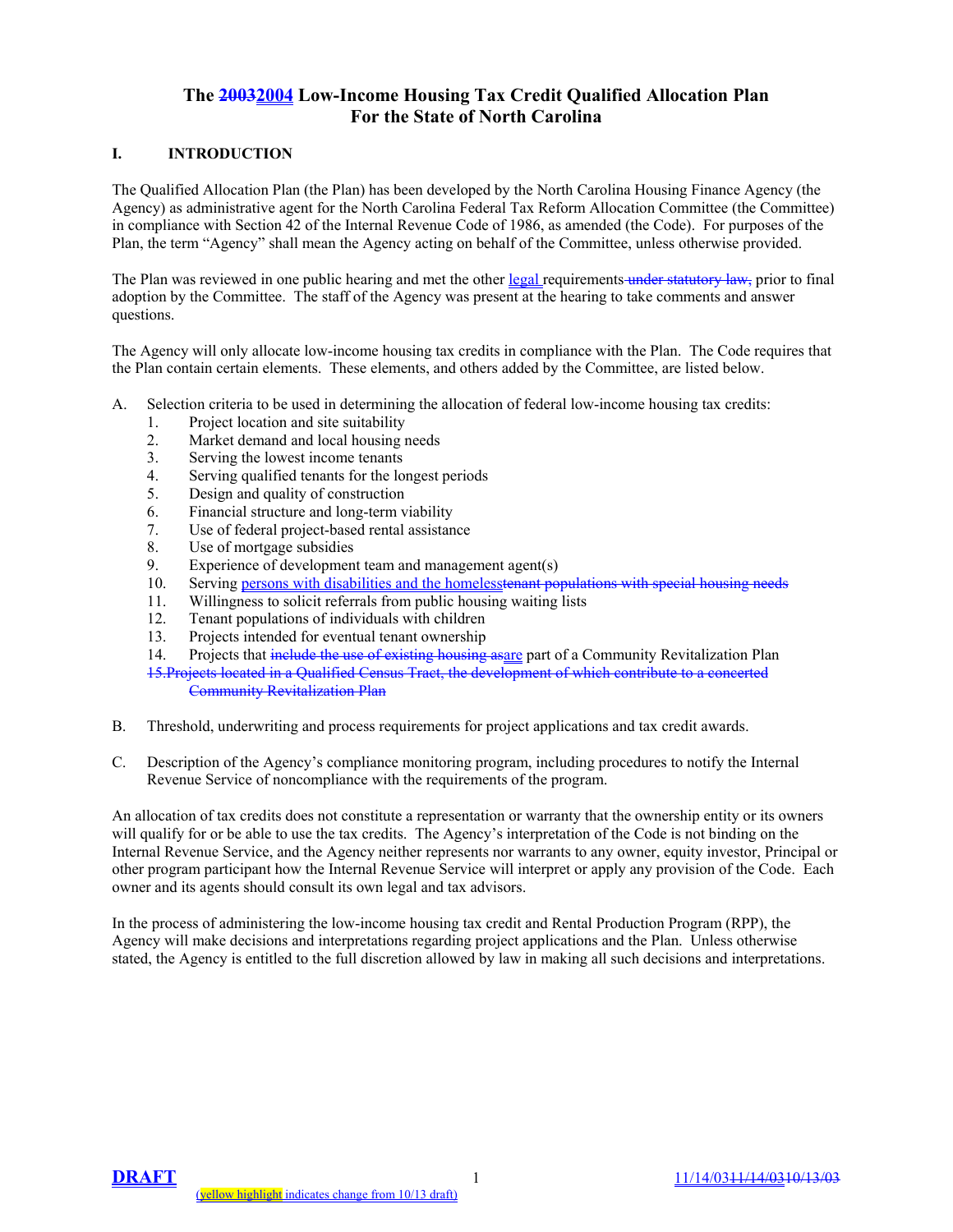# **II. SET-ASIDES AND COUNTY DESIGNATIONS**

No county or project will be awarded tax credits for new construction exceeding \$1,500,000 unless doing so is necessary to meet another set-aside requirement of this Plan. or to completely fund a project request. No county will be awarded more than one two projects under the rehabilitation set-aside. The Agency may waive these county-based limits for 1) proposals utilizing HOPE VI financing, 2) other large scale revitalization efforts characterized by a high degree of committed public subsidies, (such as HOPE VI) or  $3$ ) implementation of a disaster relief plan. RPP loans cannot exceed \$1 million per project.

Any Principal will be limited to an award of a) not more than fifteen percent (15%) of the total tax credits available for new construction and b) one two projects under the rehabilitation set-aside. (Rehabilitation awards will count against the fifteen percent (15%) total.)(A Principal may have one rehabilitation project and fifteen percent (15%) of the new construction credits.) All persons and entities meeting the definition of Principal will be certified by the applicant on the application, at carryover allocation and at final cost certification. Any project that qualifies for an allocation of credits but that would result in a Principal exceeding this limit will be disqualified and ineligible for a credit allocation in the current year.

The Agency may allocate 20032004 tax credits outside of the normal process to projects that either: 1) address the loss of housing due to the effects of a natural disaster and were submitted in the last two years, or 2) allow the Agency to comply with HUD regulations regarding timely commitment of funds, 3) prevent the loss of federal investment, 4) provide housing for underserved populations and/or 5) are part of a settlement agreement of legal action brought against a local government. The total amount of such allocation(s) shall not exceed \$1,000,000750,000. The Agency may also make a forward commitment of the next year's tax credits in an amount necessary to fully fund projects with a partial award or to any project application that was submitted in a prior year if such application meets all the minimum requirements of the Plan in the year credits are to be allocated. In the event that credits are returned for failure to comply with Section  $VII(A)(2)$ , the Agency may elect to carry such credits forward, make an award to any project application (subject only to the nonprofit set aside), or a combination of both.

The limitations on awards listed above and those contained in Sections II(A), II(B) and II(C) may be exceeded in order to completely fund a project request.

## A. GEOGRAPHIC SET-ASIDES

The Agency has established geographic set asides for the ranking and selection of new construction projects. The Agency reserves the right to revise the available credits in each set-aside. Tax credits and RPP funds available for new construction projects will be distributed as follows:

| WEST            |              | <b>CENTRAL</b>  |               | <b>METRO</b> | <b>EAST</b>      |                |
|-----------------|--------------|-----------------|---------------|--------------|------------------|----------------|
| Alexander       | Jackson      | Alamance        | Lincoln       | Durham       | <b>Beaufort</b>  | Johnston       |
| Alleghany       | Macon        | Anson           | Montgomery    | Forsyth      | <b>Bertie</b>    | Jones          |
| Ashe            | Madison      | <b>Cabarrus</b> | Moore         | Guilford     | <b>Bladen</b>    | Lenoir         |
| Avery           | McDowell     | Caswell         | Orange        | Mecklenburg  | <b>Brunswick</b> | Martin         |
| <b>Buncombe</b> | Mitchell     | Chatham         | Person        | Wake         | Camden           | Nash           |
| <b>Burke</b>    | Polk         | Cumberland      | Randolph      |              | Carteret         | New Hanover    |
| Caldwell        | Rutherford   | Davidson        | Richmond      |              | Chowan           | Northampton    |
| Catawba         | Surry        | Davie           | Rockingham    |              | Columbus         | Onslow         |
| Cherokee        | Swain        | Franklin        | Rowan         |              | Craven           | Pamlico        |
| Clay            | Transylvania | Gaston          | Scotland      |              | Currituck        | Pasquotank     |
| Cleveland       | Watauga      | Granville       | Stanly        |              | Dare             | Pender         |
| <b>Graham</b>   | Wilkes       | Harnett         | <b>Stokes</b> |              | Duplin           | Perquimans     |
| Haywood         | Yadkin       | Hoke            | Union         |              | Edgecombe        | Pitt           |
| Henderson       | Yancey       | <b>Iredell</b>  | Vance         |              | Gates            | <b>Robeson</b> |
|                 |              | Lee             | Warren        |              | Greene           | Sampson        |
|                 |              |                 |               |              | Halifax          | Tyrrell        |

WEST: 15% CENTRAL: 3025% METRO: 30% EAST: 2530%

Hertford Washington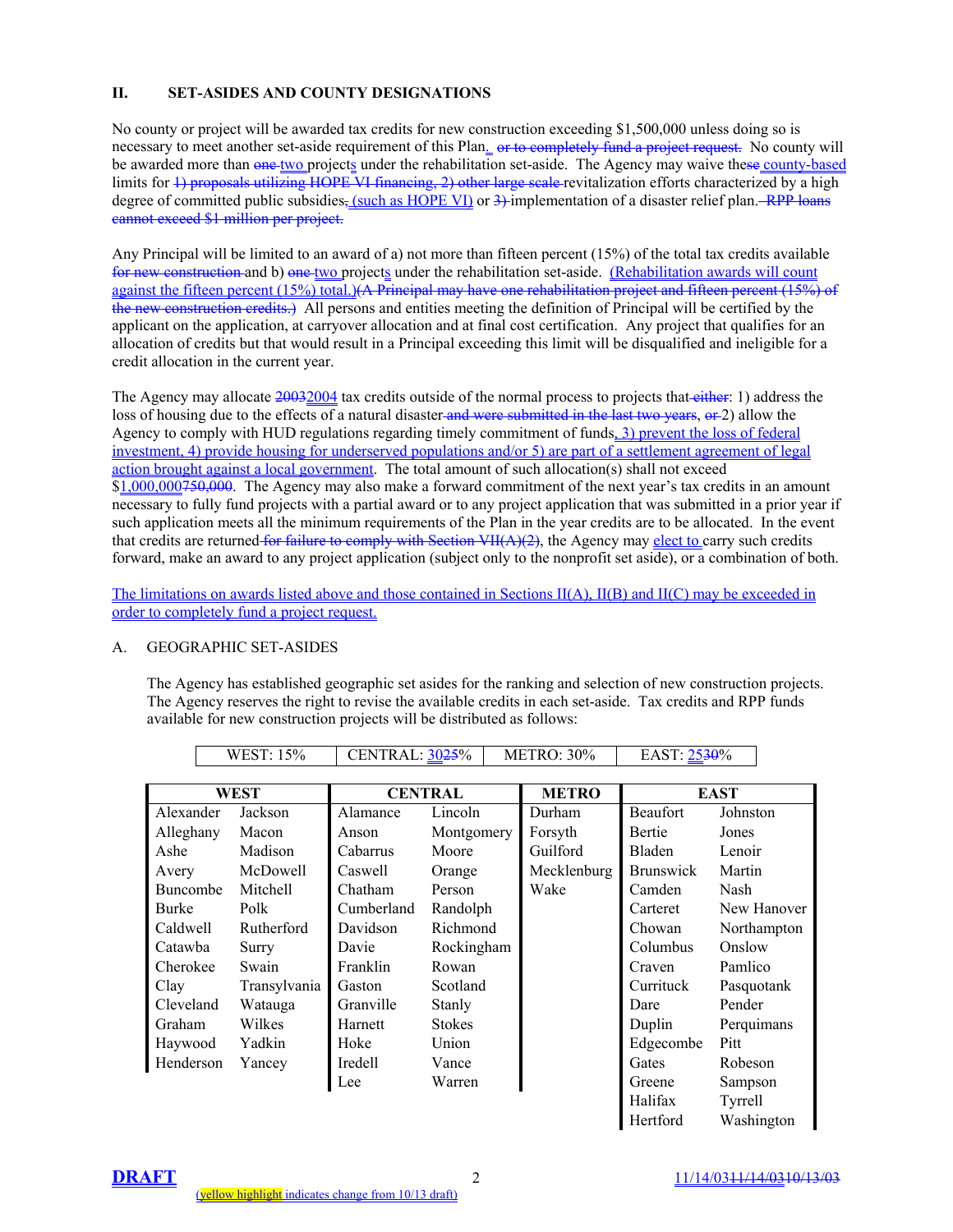New construction Aapplications are allocated will be awarded credits starting with those earning the highest scoring totals within each geographic set-aside and continuing in descending score order through the last project that can be fully funded. The remaining credits from all four geographic set-asides are then added together and allocated to the next highest scoring application(s) statewide, unless (in the Agency's discretion) such amount should be carried forward and applied to the next year's <u>federal tax</u> credit ceiling.

# B. REHABILITATION SET-ASIDE

The Agency will award up to the lesser of the following amounts to projects proposing rehabilitation of existing housing: 1) ten twenty percent  $(120%)$  of the state's total federal tax credit ceiling (plus any amount necessary to fully fund a partial award), or 2) the amount required for five ten projects. Rehabilitation projects will not be eligible for credits other than in this set-aside. These awards will be based on the criteria listed in Section IV(H) and are not subject to the geographic set-asides. Adaptive re-use projects and entirely vacant residential buildings will be considered new construction.

## C. NONPROFIT AND CHDO SET-ASIDES

If necessary, the Agency will adjust the awards under the Plan to ensure that the overall allocation results in:

- 1.) ten percent (10%) of the state's federal tax credit ceiling being awarded to projects involving tax exempt organizations (non-profits) and
- 2.) fifteen percent (15%) of RPP the Agency's HOME funds being awarded to projects involving Community Housing Development Organizations certified by the Agency (CHDOs).

Specifically, credits that would have been awarded to the lowest ranking project(s) that do(es) not fall into one of these categories will be awarded to the next highest ranking project(s) that do(es) until the overall allocation(s) reach(es) the necessary percentage(s).

In order to qualify for the first category, an application must either not involve any for-profit Principals or comply with the material participation requirements of the Code, applicable federal regulations and Section  $VI(A)(2)$ . In order to qualify for the second category, an application must meet the requirements of Section  $II(C)(1)$  above, 24 CFR 92.300(a)(1) and any other HUD-regulation regarding the federal CHDO set-aside. The Agency may determine that the requirements of the federal CHDO set-aside have been or will be met without implementing this subsection.

## D. COUNTY INCOME DESIGNATIONS

Pursuant to N.C.G.S. § 105-129.42(c) the Agency is responsible for designating each county as High, Moderate or Low Income. Five criteria were used for making this determination:

- ο• 1. County median income
- 2. Poverty rate
- 3. Percent of population in rural areas
- 4. Regional growth patterns
- 5. Enterprise area tier (one through five)

Each county was considered as a whole and evaluated relative to others in the state. Based on this process, the Agency designates counties as follows:

| <b>HIGH</b> | <b>MODERATE</b>  |         | LOW       |         |            |
|-------------|------------------|---------|-----------|---------|------------|
| Alamance    | Alexander        | Lee     | Alleghany | Graham  | Pamlico    |
| Cabarrus    | <b>Brunswick</b> | Lincoln | Anson     | Greene  | Pasquotank |
| Chatham     | Buncombe         | Moore   | Ashe      | Halifax | Pender     |
| Davidson    | Burke            | Nash    | Avery     | Haywood | Perquimans |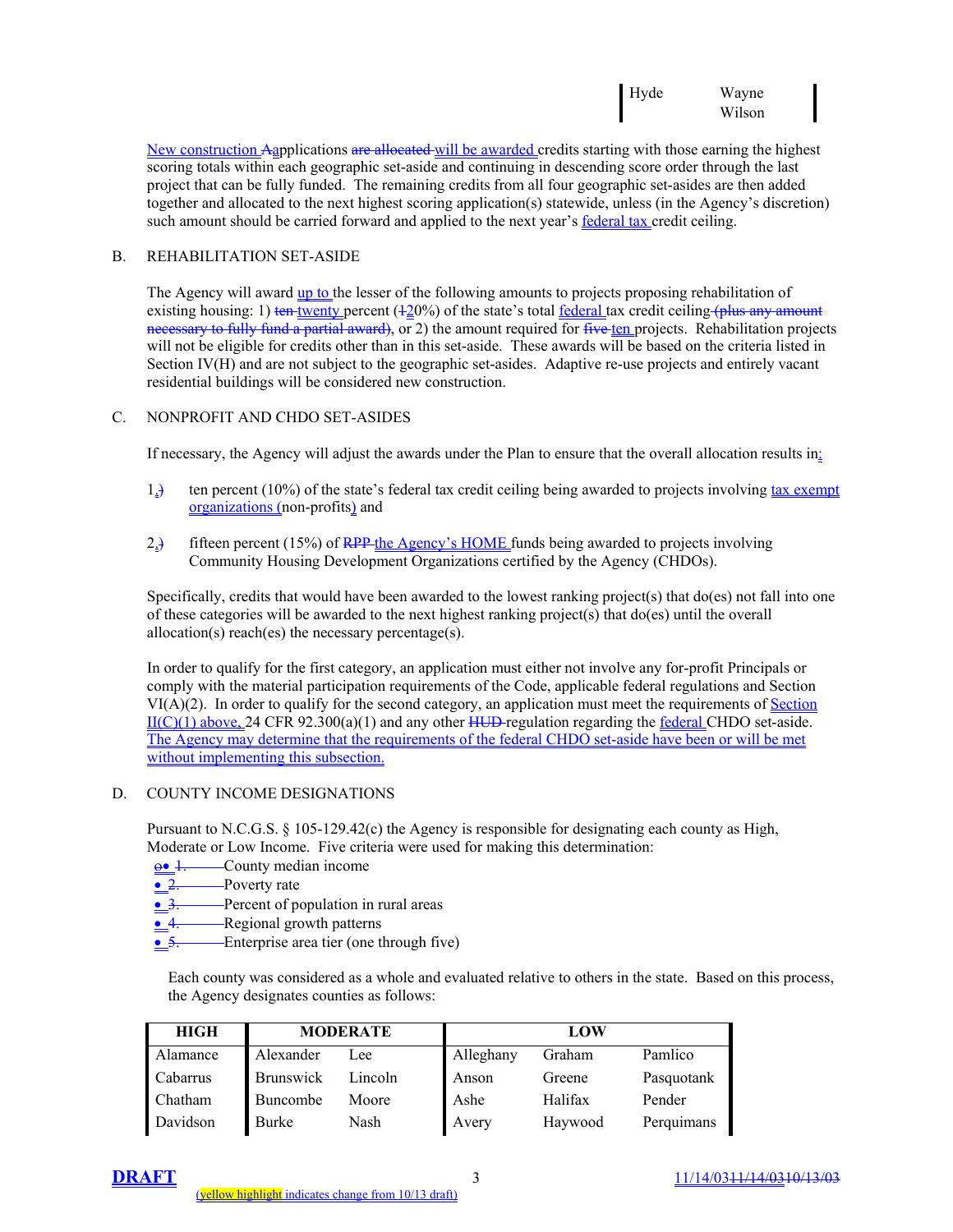| Durham      | Caldwell           | New Hanover   | <b>Beaufort</b> | Hertford    | Richmond   |
|-------------|--------------------|---------------|-----------------|-------------|------------|
| Forsyth     | Carteret           | Onslow        | Bertie          | Hoke        | Robeson    |
| Guilford    | Catawha            | Person        | Bladen          | Hyde        | Rockingham |
| Iredell     | Cleveland          | Pitt          | Camden          | Jackson     | Rutherford |
| Johnston    | Craven             | Polk          | Caswell         | Jones       | Sampson    |
| Mecklenburg | Cumberland         | Randolph      | Cherokee        | Lenoir      | Scotland   |
| Orange      | Dare               | Stanly        | Chowan          | Macon       | Surry      |
| Rowan       | Davie              | <b>Stokes</b> | Clay            | Madison     | Swain      |
| Union       | Franklin           | Transylvania  | Columbus        | Martin      | Tyrrell    |
| Wake        | Gaston             | Watauga       | Currituck       | McDowell    | Vance      |
|             | Granville<br>Wayne |               | Duplin          | Mitchell    | Warren     |
|             | Harnett            | Wilson        | Edgecombe       | Montgomery  | Washington |
|             | Henderson          | Yadkin        | Gates           | Northampton | Wilkes     |
|             |                    |               |                 |             | Yancey     |

#### **III. DEADLINES AND FEES**

# A. APPLICATION AND AWARD SCHEDULE

The following schedule will apply to the  $\frac{2004}{2}$  application process for 9% tax credits for 2003. Applicants seeking a tax exempt bond allocation and 4% tax credits should refer to the application schedule found in **Appendix G**.

| January 210            | Deadline for electronic submission of preliminary applications (5:00PM, no<br>exceptions)                                |
|------------------------|--------------------------------------------------------------------------------------------------------------------------|
| January 1647           | Deadline for paper version of preliminary applications and exhibits $(12:00 \text{ noon},$<br>no exceptions)             |
| February 2728          | Market analysts will mail studies to the Agency and applicants                                                           |
| March $1914$           | Deadline for market-related project revisions                                                                            |
| March $2621$           | Preliminary site scores announced; mMarket analysts will mail comments on<br>revisions to the Agency and applicants      |
| April 4                | Deadline for site score review requests                                                                                  |
| April 16 <sup>18</sup> | Notification of final-site and market scores and preliminary evaluation of<br>rehabilitation projects                    |
| May $29$               | Deadline for new construction full applications (12:00 noon, no exceptions)                                              |
| May 1423               | Deadline for rehabilitation full applications (12:00 noon, no exceptions)                                                |
| August 645             | Notification of final reservations (actual date will be no earlier than three weeks<br>after announcement of AHP awards) |
| <u> Jetober 31</u>     | Deadline for final site control                                                                                          |
|                        |                                                                                                                          |

November 1944 Deadline for carryover allocation agreement 10% cost certifications

The Agency reserves the right to change the schedule as necessary.

# B. APPLICATION AND ALLOCATION FEES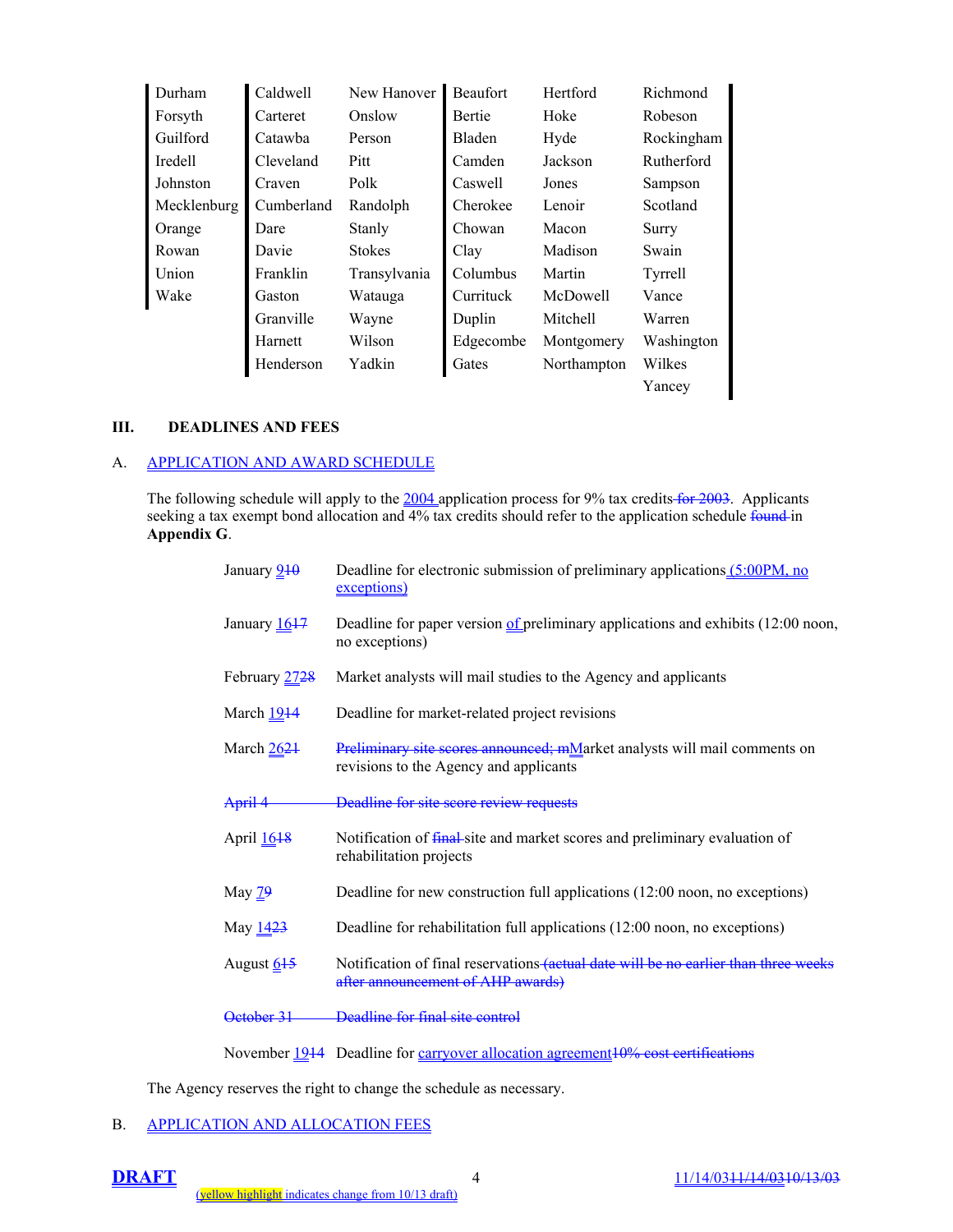#### Processing, application and allocation fees are as follows:

- 1. All applicants are required to pay a nonrefundable fee of \$5,0405,020 at the submission of the preliminary application. This fee covers the cost of the market study or physical needs assessment and a \$1,040+,020 preliminary application processing fee (which will be assessed for every electronic application submitted as of January 10, 2003). The Agency may charge additional fee(s) to cover the cost of direct contracting with other providers (such as appraisers).
- 2. All applicants are required to pay a nonrefundable processing fee of  $$1,0401,020$  upon submission of the full application.
- 3. Entities receiving 9% credit awards are required to pay an nonrefundable allocation fee equal to the greater of:

(a) 0.52% of the project's total eligible basis or, five and one half percent (5.5%) of a single year's tax credits, calculated using the full 9% (and/or 4% for RD projects, acquisition credits, ect.) applicable federal rate ("AFR")

(b) seventy-five hundred dollars (\$7,500).

The allocation fee must be paid to the Agency upon the earlier of return of the reservation letter or carryover allocation agreement. Failure to return the required documentation and fee by the date specified may result in within 30 days of the date of the witdrawalcancellation of the tax credit reservation. The fee for entities receiving tax-exempt bond volume is specified in **Appendix G**.

- 4. If expenses for legal services are incurred by the Committee or Agency to correct mistakes of the Owner which jeopardize use of the tax credits, such legal costs will be paid by the Owner in the amount charged to the Agency or the Committee.
- 5. The Agency will not process applications or other documentation relating to any Principal who has an outstanding balance of fees owed.

NOTE: The nonrefundable processing fee will be increased by two percent (2%) each year after 2002. The allocation fee will increase by 0.25% each year up to six percent (6%) in 2005.

# C. MONITORING FEES

The following as listed below must be paid prior to the issuance of a federal form 8609:

| Project Type                                                                | Federal        | <b>Federal and State</b> |  |
|-----------------------------------------------------------------------------|----------------|--------------------------|--|
|                                                                             | Credits Only   | Tax Credits              |  |
| Tax credit projects without an Agency loan, including projects using        | \$425 per unit | \$525 per unit           |  |
| tax-exempt bond financing and 4% credits                                    |                |                          |  |
| Projects using RD financing without RPP funding                             | \$250 per unit | \$350 per unit           |  |
| Projects receiving an Agency RPP loan, regardless of RD financing.          | \$500 per unit | \$600 per unit           |  |
| <u>Projects including market-rate units, regardless of other financing.</u> | \$500 per unit | \$600 per unit           |  |

The monitoring fee is applied to **all units in a project**, including all market rate units and units reserved for managers or other personnel.

# **IV. SELECTION CRITERIA AND THRESHOLD REQUIREMENTS**

Each new construction project will be ranked using the points described in Sections IV(A), IV(B), IV(C), IV(D), IV(E), IV(F) and IV(G) below. The Agency will not accept a full application where the preliminary application does not meet all site and market threshold requirements.

Applications must meet all threshold requirements and receive  $160175$  points to be considered for award and funding. The minimum point threshold for tax-exempt bond financing applications is 150 points. Even This limitation also applies to tax-exempt bond financing; even with an allocation of bond authority, projects must meet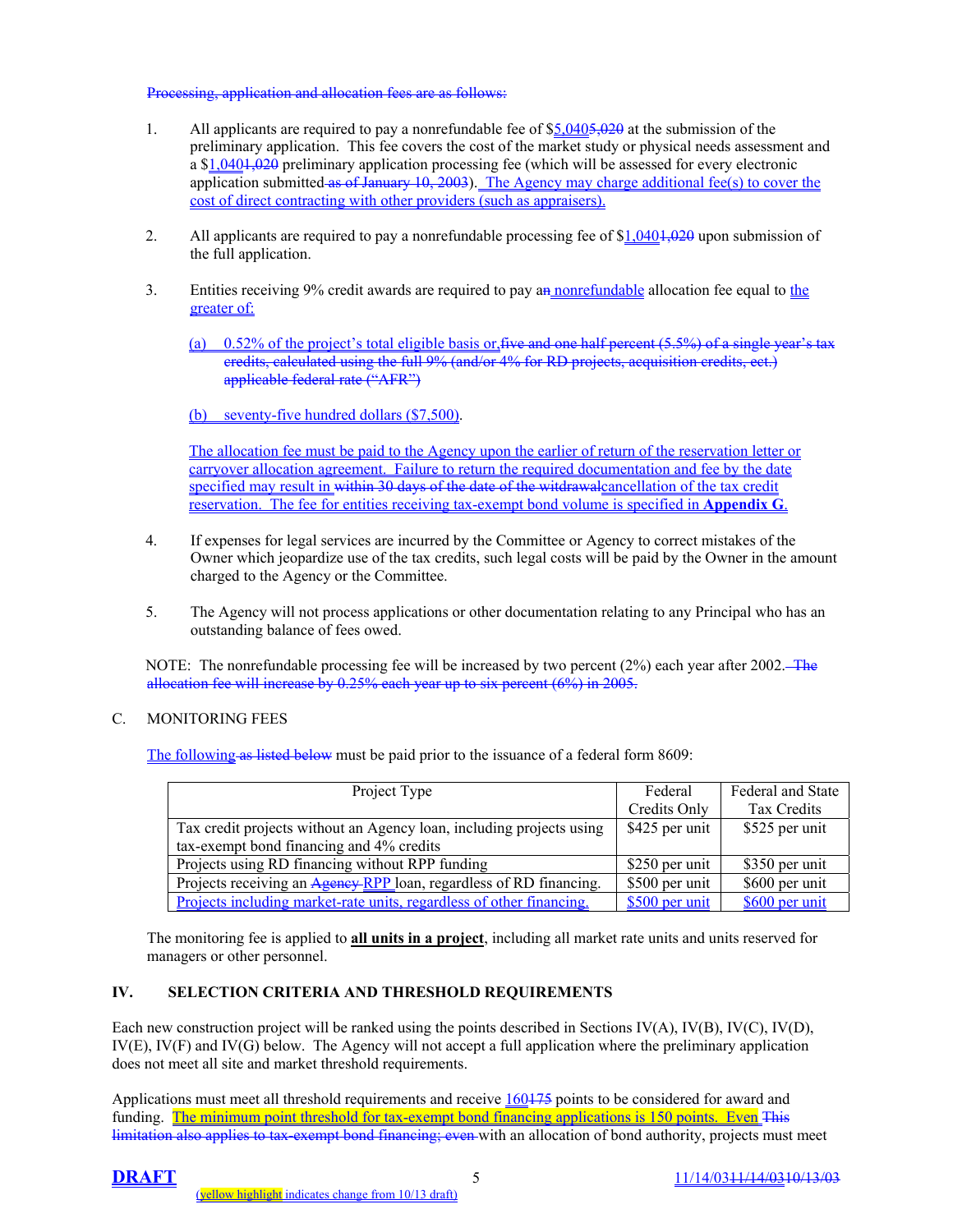the minimum score and threshold requirements to be eligible for tax credits. Rehabilitation projects will not receive point scores but instead will be evaluated using the criteria listed in Section IV(H) (thus all references to receipt of points only apply to new construction projects). All threshold requirements also apply to rehabilitation projects unless otherwise noted. Scoring and threshold determinations made in prior years are not binding on the Agency for the 2004 cycle.

# A. SITE AND MARKET EVALUATION (MAXIMUM 155470 POINTS)

# 1. SITE EVALUATION (MAXIMUM 140 POINTS)

(a) Site scores will be based on the following factors. Each will also serve as a threshold requirement: the Agency may remove an application from consideration if the site is sufficiently inadequate in one of the categories. Evaluation of sites will involve a relative comparison with other applications in the same geographic set-aside, with an emphasis on those the Agency considers to be within the same market area. Criteria involving consideration of land uses will focus on the area within approximately one-half mile. The Agency will consider revitalization plans and other proposed development based on certainty, extent and timing. Where appropriate, the score for a particular category will reflect the project's tenant type (family/elderly/special needs).

## NEIGHBORHOOD CHARACTERISTICS (MAXIMUM 4080 POINTS)

- Trend and direction of real estate development and area economic health
- Physical condition of buildings and improvements
- Concentration of affordable housing

# SURROUNDING LAND USES AND AMENITIES (MAXIMUM 65 POINTS)

- Suitability of surrounding development
- Land use pattern is primarily residential (single and multifamily housing) with a balance of other uses (particularly retail and amenities)
- Availability, quality and proximity of essential-services, amenities and features: grocery store; mall/strip center; gas/convenience; basic health care; pharmacy; schools/athletic fields; day care/after school; supportive services. Availability, quality and proximity of important amenities and features: public park, library, hospital, community/senior center, basketball/tennis courts, fitness/nature trails, public swimming pool, restaurants, bank/credit union, medical offices, professional services, movie theater, video rental, public safety (fire/police)

## SITE SUITABILITY (MAXIMUM 60 POINTS)

- Effect of industrial, large-scale institutional or other incompatible uses, including but not limited to: wastewater treatment facilities, high traffic corridors, junkyards, prisons, landfills, large swamps, distribution facilities, frequently used railroad tracks, power transmission lines and towers, factories or similar operations, sources of excessive noise, and sites with environmental concerns (such as odors or pollution)
- Amount and character of vacant, undeveloped land

# SITE SUITABILITY (MAXIMUM 35 POINTS)

- Adequate traffic controls (stop light, turn lanes, etc.)
- Burden on public facilities (particularly roads)
- Access to mass transit (if applicable)
- Degree of on-site negative features and physical barriers that will impede project construction or adversely affect future tenants; for example: power transmission lines and towers, flood hazards, steep slopes, large boulders, ravines, year-round streams, wetlands, and other similar features (for adaptive re-use projects- suitability for residential use and difficulties posed by the building(s), such as limited parking, environmental problems or the need for excessive demolition)
- Similarity of scale and aesthetics/architecture between project and surroundings
- •Concentration of affordable housing
- (b) General Site Requirements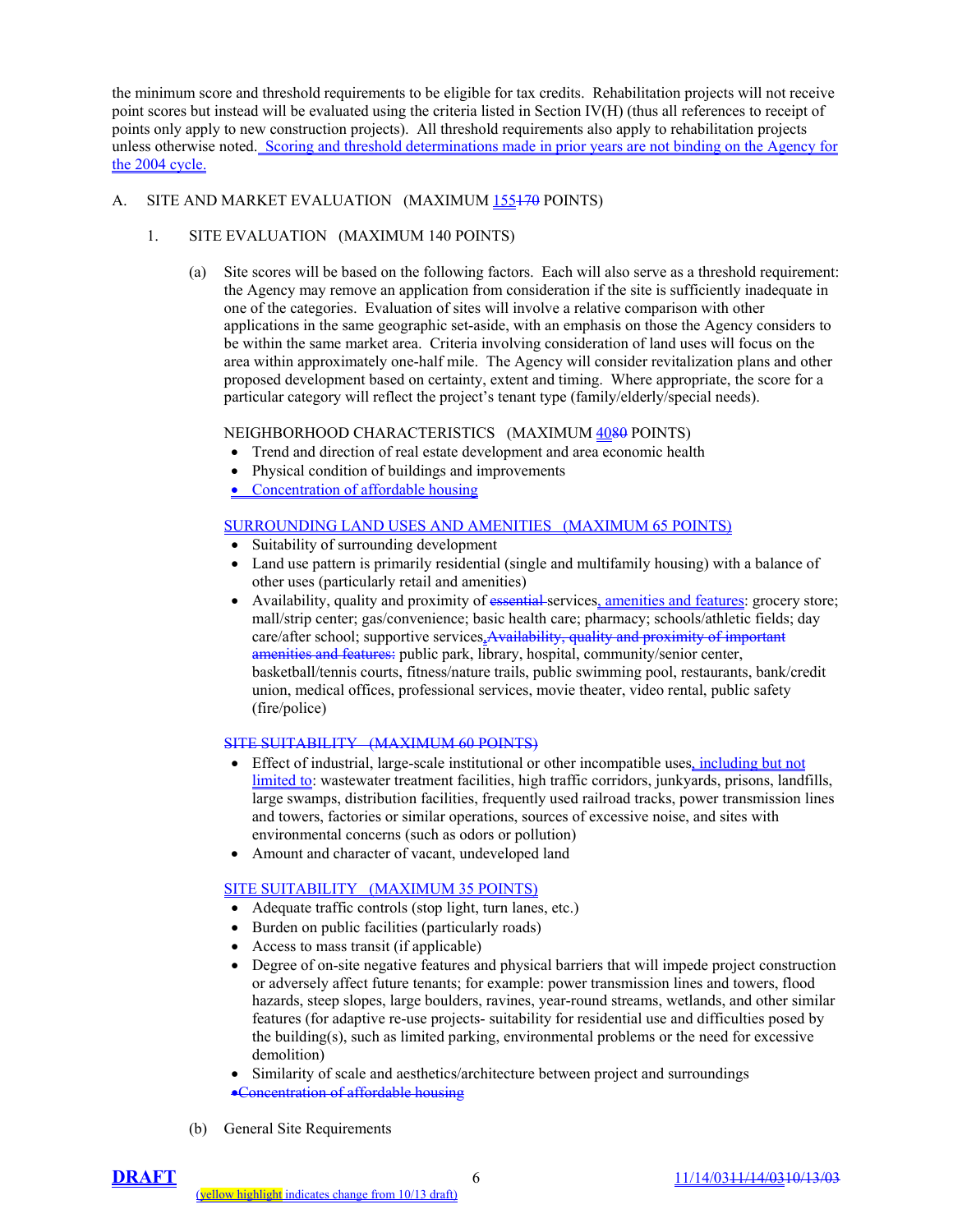- Sites must be sized to accommodate the number and type of units proposed. Required zoning must be in place by the full application submission date, including any special use permits, traffic studies, conditional use permits and other land use requirements.
- The applicant or a Principal must have site control by the preliminary application deadline, which may be evidenced by a valid option, contract or warranty deed.
- Utilities (water, sewer and electricity) must be available with adequate capacity to serve the site. Sites should be accessed directly by existing paved, publicly maintained roads. If not, it will be the applicant's responsibility to extend utilities and roads to the site. In such cases, the applicant must explain and budget for such plans at the preliminary application stage, as well as document the applicant's right to perform such work through, for example, language in the real estate option/contract, separate contract or consent by the city or town.
- •Proposed construction must not be located within a 100-year floodplain. Proposed construction includes driveways, parking areas, playgrounds, community building/office, residential buildings, maintenance buildings, refuse collection areas, laundry rooms, mail collection areas, or any other permanent structure or fixture. The Agency may waive this restriction in certain counties in the East Region where viable alternatives do not exist and where sound measures to mitigate flood hazards are proposed.

#### 2. MARKET ANALYSIS (MAXIMUM 1530 P0INTS)

- (a) The Agency will contract directly with market analysts to perform studies for new construction projects. Applicants will have a structured opportunity to may interact with market analysts in order to make appropriate project design and targeting adjustments that best fit their markets. Applicants will have an opportunity to revise their project (unit mix, targeting) based on the market analyst's recommendations; such revisions may increase the market score. Any revisions must be submitted in writing to both the market analyst and to the Agency, following the schedule in Section III(A).
- (b) A project will not receive tax credits or RPP funding if it is in the same market area as previously funded tax credit or RPP projects (including earlier phases of the same overall development) which have not reached stabilized occupancy or a recent history of high vacancy rates. The Agency will only may waive these limitations if it determines there is the market study indicates a strong demand for all units involved. The Agency will limit the number of projects awarded in the same application round to those that it determines can be supported in the market.
- (c) A maximum of fifteen (15) points may be awarded to Aapplications for new construction projects will be evaluated using the following four criteria, each of which will also serve both as a threshold requirement and to determine points.
	- The project's required market share, or the percent of income qualified households seeking housing that the project would need to capture to achieve stabilized occupancy.
	- The number of months between project completion and either stabilized occupancy-or qualification of the tax credit units (whichever is later).
	- The vacancy rate at comparable properties (what qualifies as a comparable will vary based on the circumstances).
	- The project's affect on existing low-income housing or awarded 9% tax credit properties.
- (d) The Agency is not bound by the conclusions or recommendations of the market analyst(s), and will use its discretion in evaluating the criteria listed in this Section. For rehabilitation and 100% special needs projects, the applicant must submit a market study that meets the requirements of Section  $42(m)(1)(A)(iii)$  of the Code prior to issuance of a carryover allocation (unless the Agency, in its discretion, requires an earlier submission date).
- (e) Applications for 100% special needs housing that receive bonus points under Section IV(F)(4) also will be eligible to earn points under this section. The score will be based on the needs analysis component of the targeting plan as evaluated by DHHS. Any points would be determined during the full application review process.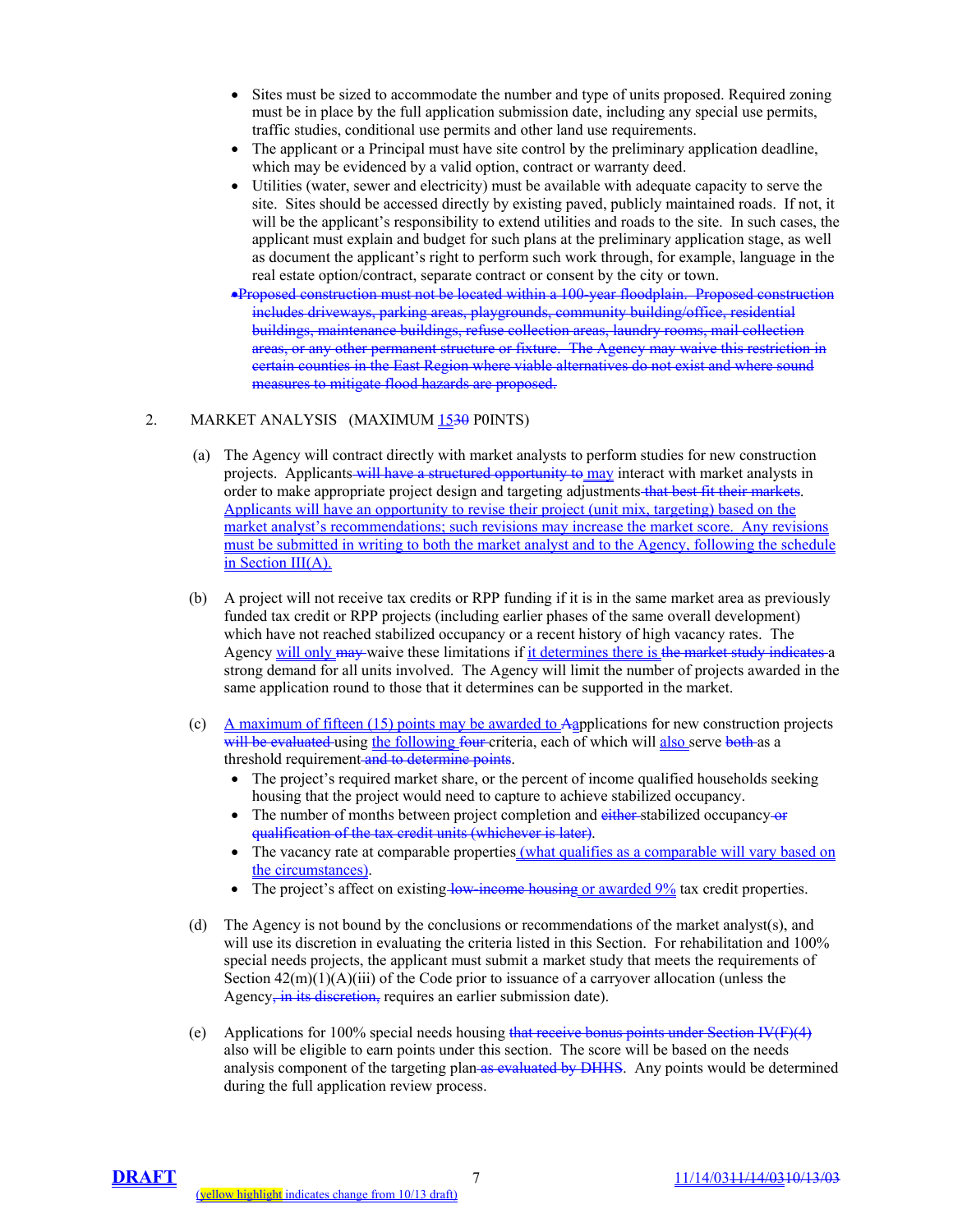#### B. RENT AFFORDABILITY (MAXIMUM 65 POINTS)

## 1. FEDERAL RENTAL ASSISTANCE (MAXIMUM 20 POINTS)

- (a) A maximum of twenty (20) points will be awarded for a firm commitment that provides federal project-based rental subsidies for at least ninety-five percent (95%) of the tax credit units; committed federal subsidies of at least twenty percent (20%) but less than 95% will be awarded ten (10) points. To receive points for U.S. Department of Housing and Urban Development (HUD) Section 8 project-based rental subsidies, applicants must submit a letter from the issuing authority (i) supporting the proposed development, (ii) representing that it has the proposed number of certificates available to convert to project based assistance, (iii) committing it to request HUD approval for the conversion, (iv) setting forth a timetable for the advertisement and approval process,  $\frac{and}{v}$  committing it to seek renewal of the subsidy contract for as long as possible subject to Congressional funding and (vi) stating that the proposed rents are reasonable (based on the information available).
- (b) Applicants must include a written agreement between the owner and a public housing authority (PHA). The agreement must commit (i) the PHA to include the development in any listing of housing opportunities where households with tenant-based subsidies are welcome, and (ii) the project's management agent to actively seek referrals from the PHA to apply for units at the proposed development. If the PHA refuses to cooperate for any reason, an explanation must be submitted as well as a statement of commitment by the applicant to seek referrals from the PHA. This requirement does not apply to projects with rental assistance provided through U.S. Department of Agriculture, Rural Development (RD).

#### 2. MORTGAGE SUBSIDIES AND LEVERAGING (MAXIMUM 30 POINTS)

- (a) Only loans from the following sourcesestablished below-market, multifamily lenders will be considered:; sources of mortgage subsidies include the following: Federal Home Loan Bank (FHLB) Affordable Housing Program (AHP),
	- the local PHAs,
	- local Community Development Block Grant (CDBG) Small Cities program funds (for on-site improvements only<del>; includes Small Cites program</del>),
	- HUD Section 108, 202 or 811,
	- Federal Home Loan Bank Affordable Housing Program,
	- other local government housing development funds and

• RD Section 515.

Other sources of public funding may qualify **PROVIDED THEY ARE APPROVED IN WRITING IN ADVANCE** by the Agency. (Approval of a particular source in prior years does not meet this requirement.) In order to qualify, loans must be listed as a source in the full application, have a term of at least 20 years and an interest rate less than or equal to two percent (2%).

- (b) Adjustments to the purchase price of the land by the seller, uncommitted RPP funds or other Agency loans, state credits and bond financing are not considered sources of mortgage subsidy.
- (c) Applications will be awarded five (5) points for having a commitment of at least \$100,000 in qualifying mortgage subsidy funds. Projects will earn a greater amount of points based on the total amount of funds per unit, as described below:

| Funds/Unit | Points     | \$10,000 | 20 |
|------------|------------|----------|----|
| \$5,000    | 10         | \$11,000 |    |
| \$6,000    | $\sqrt{2}$ | \$12,000 | 24 |
| \$7,000    | 14         | \$13,000 |    |
| \$8,000    | 16         | \$14,000 | 28 |
| \$9,000    | 18         | \$15,000 |    |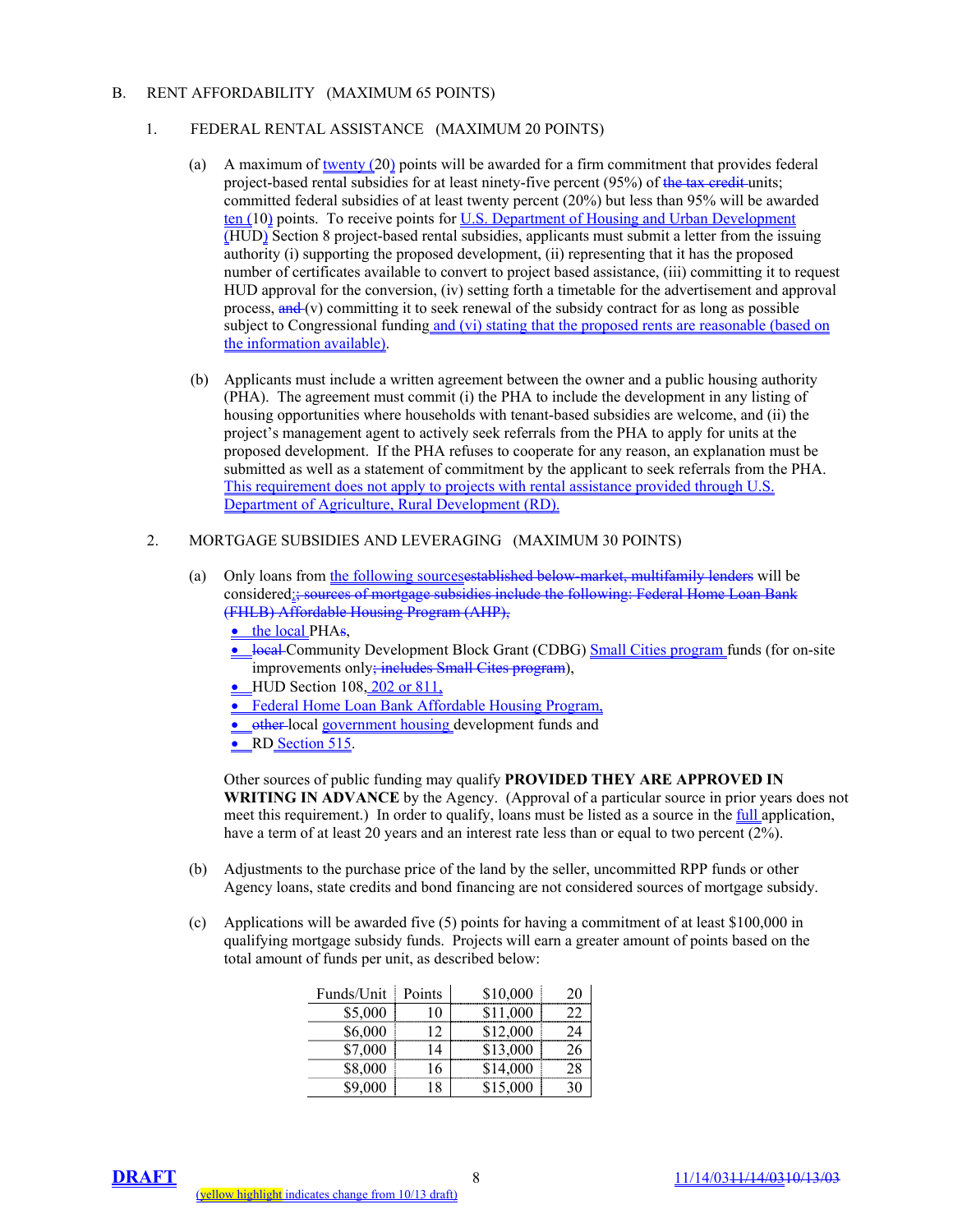The calculation includes all units and amounts will not be rounded up. The funds-to-unit ratio initially approved by the lending source determines the score, unless a subsequent change results in fewer points. The amount of subsidy provided by a local government will be reduced by the amount that the project budget includes the following: any impact, tap or related fees charged by that local government and/or the cost of land sold by that local government in excess of the market value determined under Section VI( $A$ )(4). For example, a project involving the following:

- 48 tax credit units and 16 market rate units,
- a commitment of \$925,000 in qualifying funds, \$150,000 of which are from the city, and
- tap fees of \$100,000 charged by the same city to the project

will receive 24 points  $[(925,000 - 100,000) / 64 = $12,891$  per unit].

- (d) Projects funded entirely with equity and state tax credits (no grants or debt sources other than deferred developer fees) will be awarded 15 points. Any deferred fee must comply with Section VI(B)(5). These points and those awarded under subsection (2)(c) above are mutually exclusive.
- (e) In order to be eligible for points under this Section, applications for new construction tax exempt bond projects must meet one of the following requirements:
	- at least twenty percent  $(20%)$  of <u>total qualified</u> units will be affordable to and occupied by households with incomes at or below fifty percent (50%) of county median income, or
	- at least ten percent (10%) of total  $\frac{1}{2}$  the units will be affordable to and occupied by households with incomes at or below forty (40%) of county median income.
- (f) Applications for NC Division of Community Assistance (DCA) CDBG funds must be submitted at the same time as the Agency's full application deadline and must be committed by June 11, 2004. Commitment of other local government funds may be delayed up to three weeks after the full application with prior approval by the Agency.

## 3. TENANT RENT LEVELS (MAXIMUM 15 POINTS)

(Projects will be monitored for rent and occupancy restrictions for the period indicated in the extended use agreement.)

Applicants should understand that electing to meet the requirements of this Section will reduce the number of potential tenants for certain units, which may be reflected in the market score. The applicant application may earn points under one of the following scenarios:

- (a) If the project is in a High Income county:
	- Ten  $(10)$  points will be awarded if at least twenty-five percent  $(25%)$  of qualified units will be affordable to and occupied by households with incomes at or below thirty percent (30%) of county median income.
	- Five (5) points will be awarded if at least fifty percent (50%) of qualified units will be affordable to and occupied by households with incomes at or below forty percent (40%) of county median income.

(The two options for point scoring in this subsection (3)(a) above are mutually exclusive.)

- (b) If the project is in a Moderate Income county:
	- Fifteen (15) points will be awarded if at least twenty-five percent (25%) of qualified units will be affordable to and occupied by households with incomes at or below <u>forty percent</u> (40%) of county median income.
	- Ten  $(10)$  points will be awarded if at least fifty percent  $(50%)$  of qualified units will be affordable to and occupied by households with incomes at or below fifty percent (50%) of county median income.

(The two options for point scoring in this subsection (3)(b) above are mutually exclusive.)

(c) If the project is in a Low Income county, fifteen (15) points will be awarded for projects in which at least forty percent (40%) of qualified units will be affordable to and occupied by households with incomes at or below fifty percent (50%) of county median income.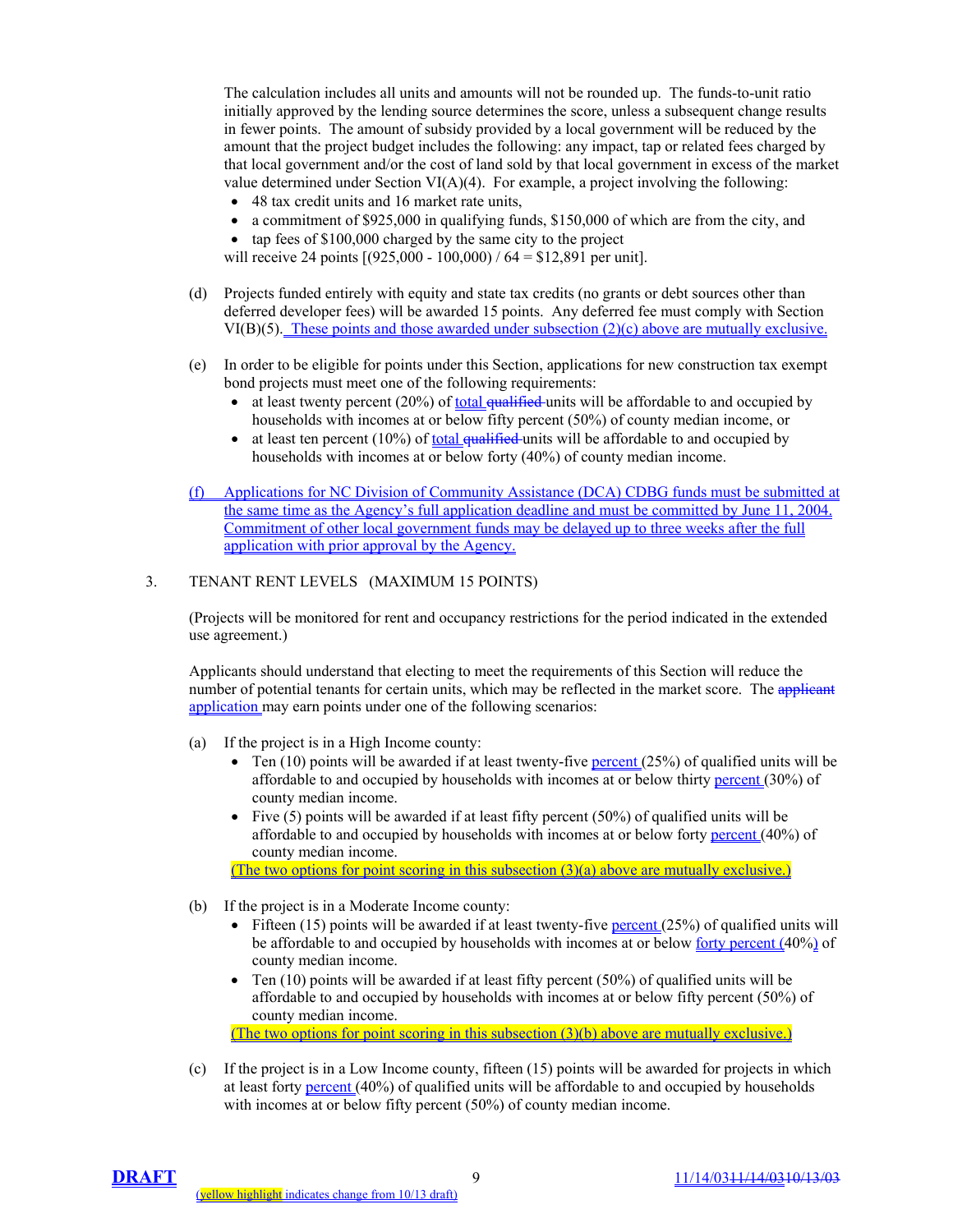- (d) In order to be eligible for tax credits, applications for new construction tax exempt bond projects must meet one of the following requirements:
	- at least ten percent  $(10\%)$  of total qualified units will be affordable to and occupied by households with incomes at or below fifty percent (50%) of county median income, or
	- at least five percent  $(5%)$  of <u>total qualified</u> units will be affordable to and occupied by households with incomes at or below forty **percent** (40%) of county median income.

#### 4. COMMITMENT TO EXTEND LOW-INCOME OCCUPANCY

Applicants must agree to record a 30-year Declaration of Land Use Restrictive Covenants for Low-Income Housing Tax Credits (Extended Use Agreement) stating that the owner (a) will not apply for relief under Section 42(h)(6)(E)(i)(II) of the Code, (b) will not refuse to lease any residential unit in the Project to a holder of a voucher or certificate of eligibility under section 8 of the United States Housing Act of 1937 because of the status of the prospective tenant as such a holder, and (c) will comply with other requirements under the Code, Plan other relevant statutes and regulations and all representations made in the project application. The Extended Use Agreement may also contain other provisions as determined by the Agency.

# C. PROJECT DEVELOPMENT COSTS AND RPP LIMITATIONS

# 1. NEGATIVE POINTS FOR PROJECT DEVELOPMENT COSTS

The Agency will assess negative points to applications using either the following "per unit" or "per net square foot" standards (total project replacement costs less land and reserves) outlined in **Chart A** below, whichever is less. The point structure in **Chart B** will apply to the following: 1) detached single family developments, 2) or duplex developments with less than 25 units or less, 32) 100% special need severe mobility impairment housing, 43) HOPE VI projects 54) unique downtown circumstances and 65) projects utilizing historic tax credits. RPP loan funds will be limited by HOME Per-Unit Subsidy Limits and HOME Per-Unit Cost Limits. Copies of all executed change orders must be submitted to the Agency.

The equity raised from historic preservation tax credits will be subtracted from the total development cost before this calculation is made. Water and sewer tap fees and impact fees will also be subtracted from total development cost for this calculation provided that the applicant has included documentation from the local government verifying the amount of fees required.

| CHART A    |    |                  |                   |  |  |
|------------|----|------------------|-------------------|--|--|
| Per Unit   | OR | Per Net Sq. Ft.  | Points            |  |  |
| \$754,000  |    | \$754            | $(-2)$            |  |  |
| \$787,000  |    | \$7 <u>8</u> 7   | $(-4)$            |  |  |
| \$810,000  |    | \$8 <u>1</u> 0   | $(-6)$            |  |  |
| \$843,000  |    | S84 <del>3</del> | $(-8)$            |  |  |
| \$876,000  |    | \$876            | $(-10)$           |  |  |
| \$9089,000 |    | \$ <u>9089</u>   | $(-15)$           |  |  |
| \$932,000  |    | \$9 <u>32</u>    | $(-20)$           |  |  |
| \$965,000  |    | \$965            | $(-30)$           |  |  |
| \$998,000  |    | \$998            | $(-40)$           |  |  |
| \$101,000  |    | \$101            | $(+50)$           |  |  |
| \$104,000  |    | \$104            | $(-60)$           |  |  |
| \$107,000  |    | \$107            | -70)              |  |  |
| \$110,000  |    | \$110            | 80                |  |  |
| \$113,000  |    | \$113            | 90                |  |  |
| \$116,000  |    | <del>\$116</del> | <del>(-100)</del> |  |  |

| <b>CHART A</b>      |           |                 |                 | <b>CHART B</b>                 |  |
|---------------------|-----------|-----------------|-----------------|--------------------------------|--|
| Per Unit            | <b>OR</b> | Per Net Sq. Ft. | Points          | Per Unit<br>OR Per Net Sq. Ft. |  |
| \$754,000           |           | \$754           | $(-2)$          | \$87,000<br>\$87               |  |
| \$787,000           |           | \$787           | $-4)$           | \$90<br>\$90,000               |  |
| \$810,000           |           | \$810           | $(-6)$          | \$93<br>\$93,000               |  |
| \$843,000           |           | \$843           | $(-8)$          | \$96<br>\$96,000               |  |
| \$876,000           |           | \$876           | $( -10) $       | \$99<br>\$99,000               |  |
| \$ <u>90</u> 89,000 |           | \$9089          | $(-15)$         | \$102,000<br>\$102             |  |
| \$932,000           |           | \$932           | $-20$           | \$105,000<br>\$105             |  |
| \$965,000           |           | \$965           | $-30)$          | \$108<br>\$108,000             |  |
| \$998,000           |           | \$928           | $-40)$          | \$111,000<br>\$111             |  |
| \$101,000           |           | \$101           | 50 <sub>1</sub> | \$114,000<br>\$114             |  |
| \$104,000           |           | \$104           | $-60$           | \$117,000<br><del>\$117</del>  |  |
| \$107,000           |           | \$107           | <del>70)</del>  | \$120,000<br>\$120             |  |
| \$110,000           |           | \$110           | $-80$           | \$123,000<br>\$123             |  |
| \$113,000           |           | \$113           | -90)            | \$126,000<br>\$126             |  |
| \$116,000           |           | \$116           | $(+100)$        | \$129,000<br>\$129             |  |

Note: The Agency may compare what is represented in 2004 applications with the actual cost of construction as reflected in the final cost certification. In the event that a project's actual costs would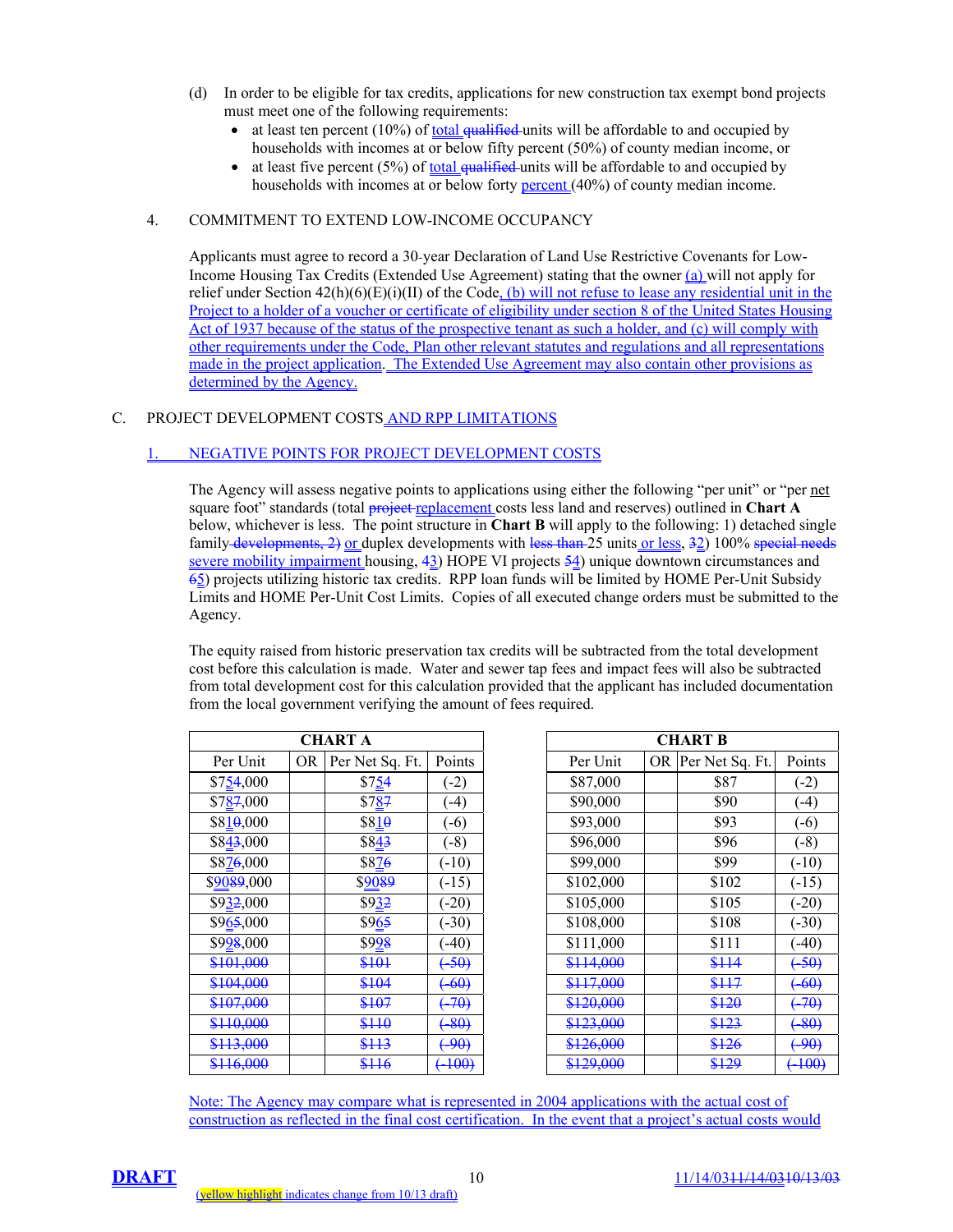have resulted in negative points that were not assessed in the 2004 cycle, those points may be applied to the application(s) of any Principal involved in any future year.

# 2. RESTRICTIONS ON RPP AWARDS

To receive an RPP loan, projects  $\frac{1}{2}$  must not a) have total replacement costs (less reserves) per unit of less thanin excess of \$90,000 and 2b) must not request RPP loan funds in excess of the following amounts per unit: \$15,000 in High Income counties; \$20,000 in Moderate Income counties; \$25,000 in Low Income counties or c) include market-rate units. The latter restriction Subsection  $(C)(2)(b)$  above does not apply to projects with funds committed by RD prior to October 1, 2003. Subsection (C)(2)(a) above does not apply to projects eligible for Chart B. The total RPP loan amount cannot exceed \$1 million per project.

# D. CAPABILITY OF THE PROJECT TEAM

## 1. DEVELOPMENT EXPERIENCE

(a) At least one Principal must have successfully developed, operated and maintained in compliance either (i) one North Carolina low-income housing tax credit development that was placed in service between December 1, 1996 and January 1, 2003 or (ii) eight separate low-income housing tax credit developments totaling in excess of 200 units. The development(s) must have been placed in service between December 1, 1997 and January 1, 2004. (The Agency may waive this requirement for applicants with adequate experience in the North Carolina tax credit program.) Such Principal must:

o be identified in the preliminary application,

- o become a general partner or managing member of the ownership entity, and
- o remain responsible for overseeing the development and operation of the project for a period of two (2) years after placed in service.

This requirement will not apply to HOPE VI developments. The Agency will determine what qualifies as successful and who can be considered as involved in a particular project.

- (b) All owners and Principals **must** disclose all previous participation in the low-income housing tax credit program. Additionally, all owners and Principals that have participated in an out of state tax credit allocation must complete the Authorization for Release of Information form and send it to each state identified.
- (c) The Agency will require executed agreements that clearly specify division of duties, rights, and obligations, including compensation, among owners and Principals in a project.
- (d) The Agency reserves the right to determine that a particular development team does not meet the threshold requirement of this Section due to differences between its prior work and the proposed project. Particularly important in this evaluation is the type of subsidy program used in the previous experience (such as tax-exempt bonds, RD).

# 2. MANAGEMENT EXPERIENCE

The management agent must have at least a) one similar tax credit project in their current portfolio and b) one staff person serving in a supervisory capacity with regard to the project who has been certified as a tax credit compliance specialist. Such certification must be from an organization accepted by the Agency (such as HCCP). None of the persons or entities serving as management agent may have in their portfolio a project with material or uncorrected non-compliance beyond the cure period. The management agent listed on the application must be retained by the ownership entity for at least two (2) years after project completion, unless the agent is guilty of specific nonperformance of duties.

3. PROJECT TEAM DISQUALIFICATIONSNEGATIVE ASSESSMENTS AND RESTRICTIONS

The Agency may disqualify any owner, Principal or management agent who: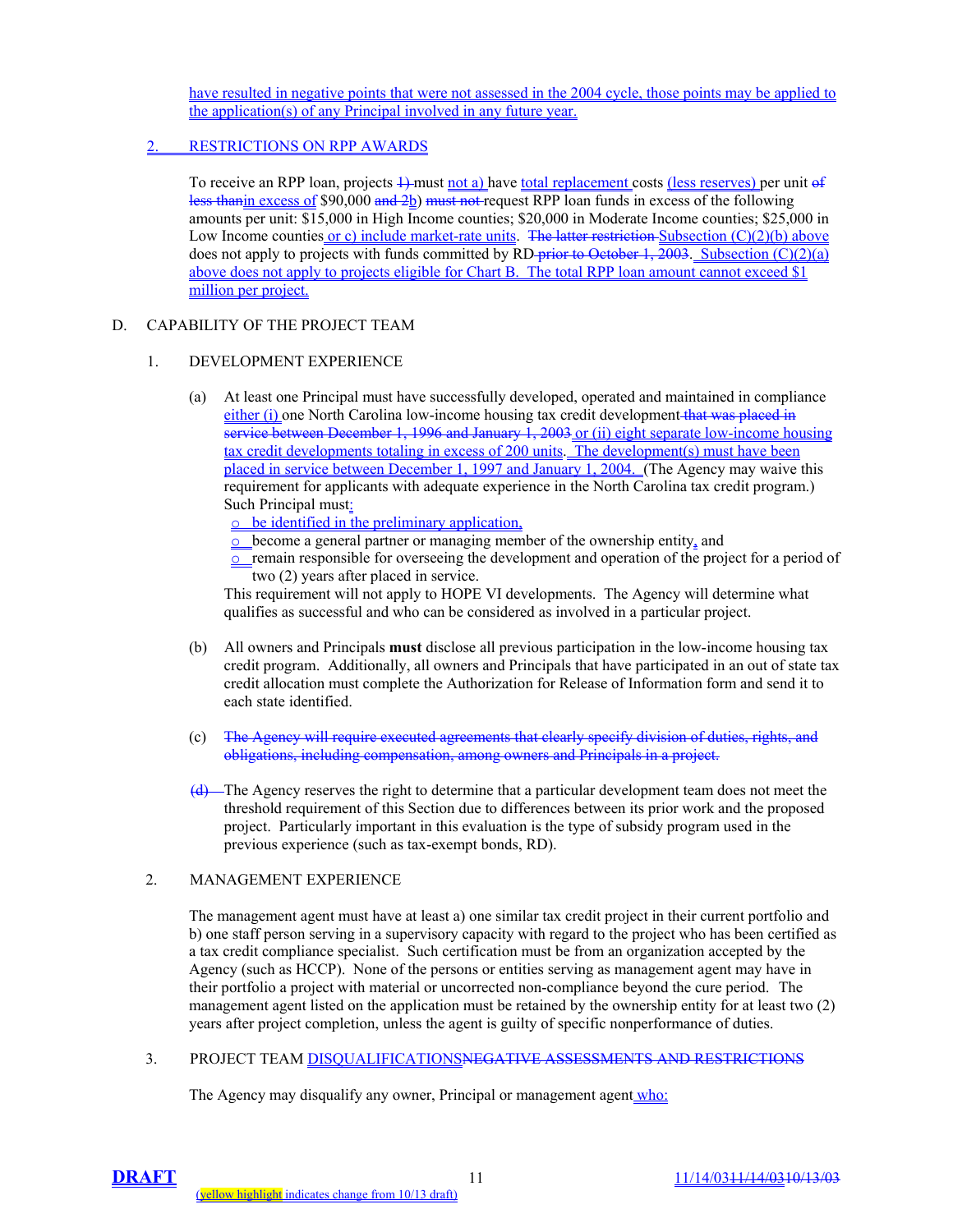- (a) that has been debarred or received a limited denial of participation in the past 10 years by any federal or state agency from participating in any Agency multifamily development program;-
- The Agency may disqualify any project with an owner, Principal or management agent whois found to be directly or indirectly responsible for any other projects in which there is uncorrected noncompliance more than six months from the date of notification by the Agency.
- (ba) Up to negative forty (-40) points may be assessed against a project with an owner, Principal or management agent who within the past ten years has been in a bankruptcy, an adverse fair housing settlement, an adverse civil rights settlement, or an adverse federal or state government proceeding and settlement;-
- (cb) Up to negative forty (-40) points may be assessed against a project with an owner or Principal who has been in a mortgage default or arrearage of three months or more within the last five years on an FHA-insured project, an RD funded rental project, a tax-exempt bond funded mortgage, an Agency loan, a tax credit project or any other publicly subsidized project.  $\overline{R}$  (resolution of all outstanding Agency concerns regarding the default or arrearage may be considered in assessing negative points disqualification);
- (de) Up to negative forty (-40) points may be assessed against a project with an owner Principal or management agent who has been involved within the past ten years in a project which previously received an allocation of tax credits but failed to meet standards or requirements of the tax credit allocation and/or failed to fulfill one of the representations contained in an application for tax credits. **T** (this includes returning an allocation of tax credits to the Agency after the carryover agreement has been signed);-
- (ed) Up to negative forty (-40) points may be assessed against a project where the management agent is has been found to be directly or indirectly responsible for any other project in which there is uncorrected noncompliance more than three months from the date of notification by the Agency or any other state allocating agency:- or
- (f) interferes with a tax credit application for which it is not an owner or Principal at public hearing or other official meeting.

## E. UNIT **MIX CREATION AND PROJECT SIZE**

- 1. Ten (-10) points will be subtracted from any project where more than ten percent (10%) but less than twenty percent (20%) of the total units are market-rate units. Twenty (-20) points will be subtracted from any project where more than twenty percent (20%) of the total units are market-rate units. These penalties will not apply where, as of the full application, the rents for all market rate units are at least five percent (5%) higher than the maximum allowed for a unit at 60% AMI and the market study indicates that such rents are feasible.Applications must either create new affordable units or rehabilitate existing units. No more than twenty percent (20%) of the units in a new construction 9% credit project may be market rate (meaning not subject to tax credit restrictions).
- 2. New construction 9% credits projects may not exceed 100 units.: Twenty (-20) points will be subtracted from any project with more than 80 units but less than 101 units. Forty (-40) points will be subtracted from any project with 101 or more units.
- 3. New construction bond financed projects may not exceed 180 units: Twenty (-20) points will be subtracted from any project with more than 120 units but less than 151 units. Forty (40) points will be subtracted from any project with 151 or more units.

The Agency reserves the right to waive the penalties and limitations in this Section for proposals that reduce low-income and minority concentration.

F. BONUS POINTS AND SPECIAL CRITERIA AND TIEBREAKERS (MAXIMUM 3050 POINTS)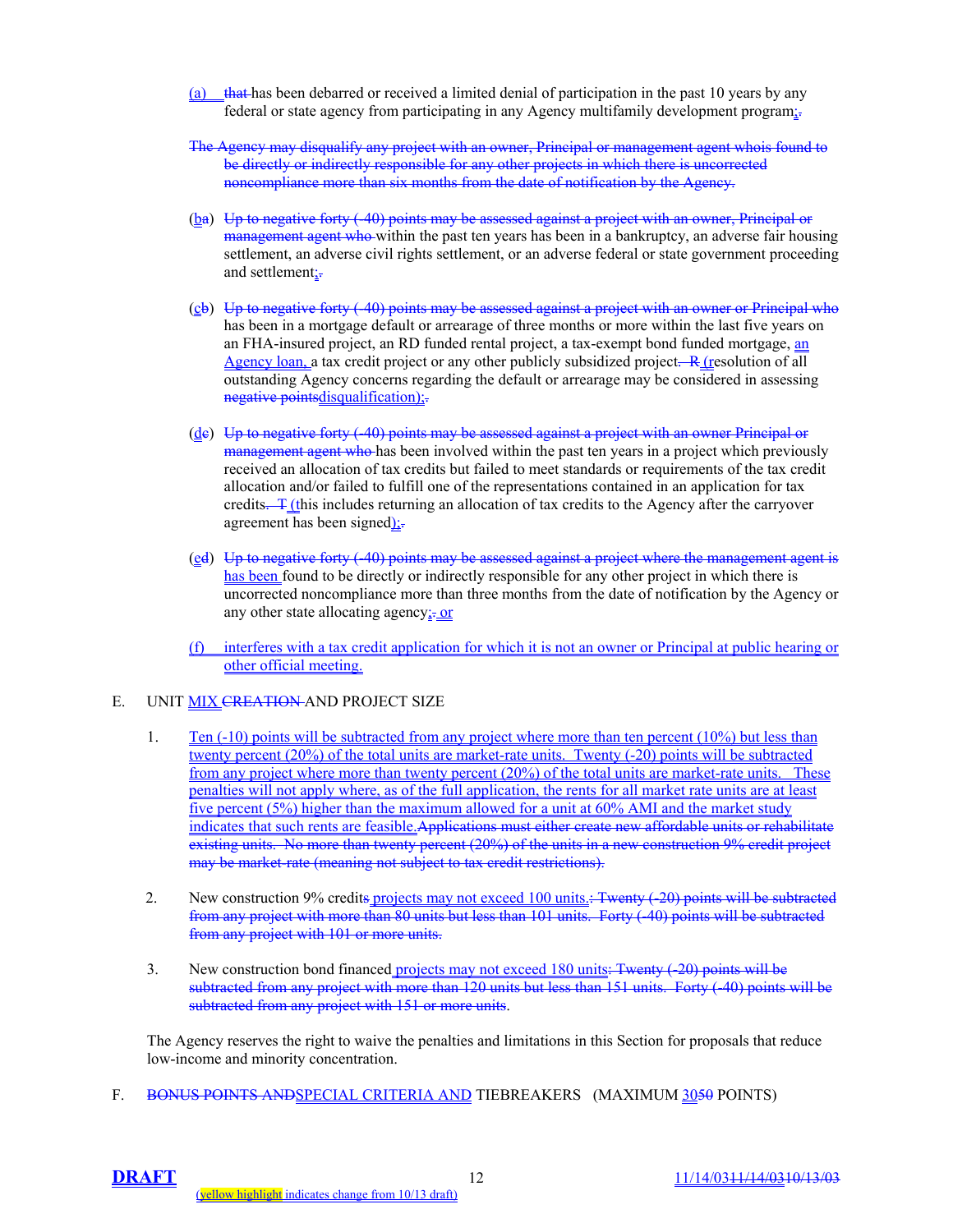- 1. Fifteen (15) points will be awarded to projects that have  $(a)$  an obligation of funds from the U.S. Department of Agriculture, Rural Development (RD) Section 515, .- Ten (10) points will be awarded to projects that have an obligation of funds under either the U.S. Department of Housing and Urban Development (HUD) 202 or 811 programs, including project based rental assistance appropriate for the project., or (b) a written commitment under the RD Section 538 program.
- 2. Ten (10) points will be awarded to applications if all of the following apply:

(a) the project is within the area identified by a community revitalization plan ("CRP");

- (b) the CRP was officially adopted by a local government after January 1, 1998;
- (c) one of the policy goals is the creation of new or replacement rental housing;
- (d) the project is in a Qualified Census Tract and/or the CRP is primarily focused on an existing residential neighborhood;
- (e) the project is consistent with and contributes to the CRP;
- (f) there is a specific timetable and funding commitment; and

(g) some of the progress or improvement described in the CRP is visibly evident.

projects that are (a) located within a Qualified Census Tract and can demonstrate that they contribute to a Community Revitalization Plan according to the parties responsible for the plan; and/or (b) involve the use of existing housing (that is not necessarily located within a Qualified Census Tract), the improvement of which has been designated as part of the Community Revitalization Plan. In both cases, the project site must be clearly within the geographic confines of the Community Revitalization Plan. The plan also must clearly indicate that revitalization activities are underway or will take place in the neighborhood surrounding the proposed project (a one-half mile radius surrounding the site) no more than two years from the time the project would be funded.

- 3. Five (5) points will be awarded to projects designed to increase the stock of housing accessible to those with mobility impairments. To receive bonus points, five percent (5%) of all project units must:
	- (a) be fully accessible according to the standards set forth in Volume 1-C (1999) of the North Carolina State Building Code, (Chapter 30, Multi-Family Dwellings),
	- (b) have at least one bathroom with a toilet located in a five foot by five foot clear floor space (may overlap with the five foot turning diameter described in Chapter 30), with no overlapping elements or fixtures; the toilet must be positioned in a corner with the centerline of the toilet bowl 18 inches from the sidewall, and
	- (c) have at least one bathroom with a 36 inch by 60 inch (minimum size) curbless, roll-in shower. Such showers must also meet the requirements for accessible controls as required by Volume 1-C.

At least one unit in each class of fully accessible units must meet the above requirements. Unit classes are measured by the number of bedrooms, pursuant to Volume 1-C (1999) of the North Carolina State Building Code (Chapter 30, Section 30.3.2.) These units are in addition to mobility impaired units required by federal and state law (including building codes). The application also must include a letter describing the need for such units from a local agency or non-profit that works with mobility impaired populations.

4. Twenty (20) points will be awarded to All projects will be required to targeting the greater of five (5) units or ten percent (10%) of the total units to persons with disabilities or homeless populations. (The five unit minimum does not apply to applications without federal project-based rental assistance.) Projects that are targeting units under this Section are not required to provide onsite supportive services or a service coordinator. To receive bonus points, the aApplications must demonstrate a partnership with a local lead agency and submit a Targeting Plan for review and certification by the N.C. Department of Health and Human Services (DHHS).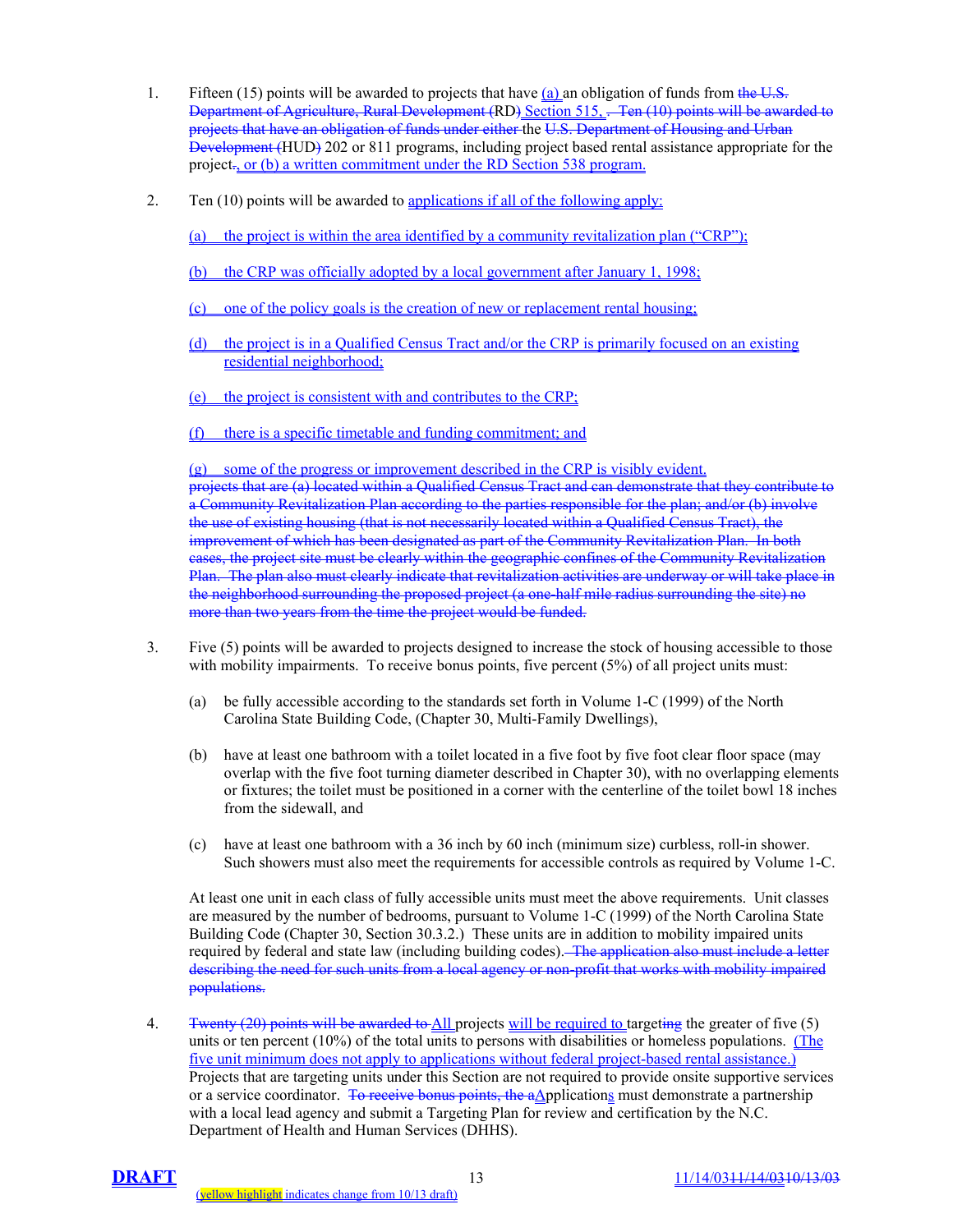At a minimum, Targeting Plans must include:

- (a) A local housing needs assessment for the targeted population developed in partnership with the local lead agency.
- (b) A description of how the development will meet the needs of the targeted tenants including how the units will be made affordable to persons with extremely low incomes, unit size, access to supportive services, transportation, proximity to community amenities, etc.
- (c) A description of the experience of the local lead agency, and their capacity to assure provide access to supportive services, and to maintain the relationships with the management agent and community service providers relevant tenants for the duration of the compliance period.
- (d) A Memorandum of Understanding (MOU) between the developer(s), management agent and the lead local agency. The MOU will include a description of the tenant referral process and how the local lead agency will remain linked to the project for the entire compliance period.
- (e) Certification that participation in supportive services will not be a condition of tenancy (not required for projects where all of the units are providing transitional housing for the homeless).
- (f) Agreement that for a period of ninety  $(90)$  days after the initial rent-up period begins, establishing a preferential leasing opportunity for the number of units specified in the application for persons with disabilities.
- (g) Agreement to maintain a separate waiting list for persons with disabilities and prioritizing these individuals for any units that may become vacant after the initial rent-up period, based upon the minimum number of units specified in your application.
- (h) Agreement to affirmatively market to persons with disabilities.
- (i) Agreement to include a section on reasonable accommodation in property management's application for tenancy.
- (j) Agreement to accept Section 8 vouchers or certificates (or other rental assistance) as allowable income as part of property management income requirement guidelines for eligible tenants and not require total income beyond that which is reasonably available to persons with disabilities currently receiving SSI and SSD benefits.

The requirements of this Section IV(F)(4) may be fully or partially waived to the extent the Agency determines that they are not feasible. All materials required under this Section must be submitted to DHHS by the full application due date. A detailed description of the elements to be addressed in the Targeting Plan is included in **Appendix D**. This Section IV(F)(4) does not apply to tax-exempt bond applications.

- 5. Tiebreaker Criteria: The following will be used to award credits in the event that the final scores of more than one project are identical.
	- (a) First Tiebreaker The project requesting the least amount of federal tax credits per unit based on the Agency's equity needs analysis.
	- (b) Second Tiebreaker Tenants with Children: Projects that can serve tenant populations with children. Developments will qualify for this designation if at least twenty-five (25%) of the units are three or four bedrooms. This tiebreaker will only apply where the market study shows a clear demand' for this population (as determined by the Agency).
	- (c) Third Tiebreaker Tenant Ownership: Projects that are intended for eventual tenant ownership. Such developments must utilize a detached single family site plan and building design and have a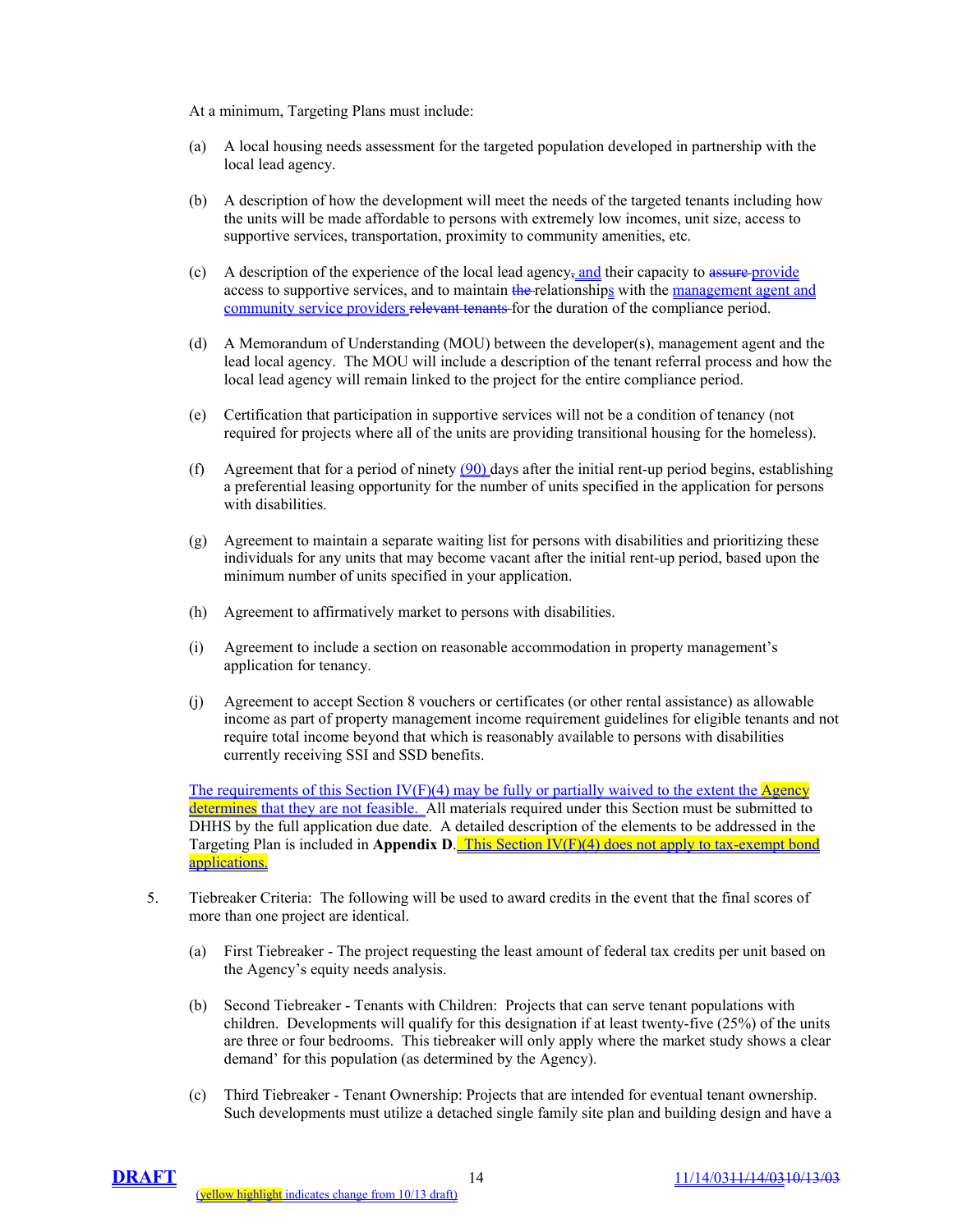business plan describing how the project will convert to tenant ownership at the end of the 30-year compliance period.

In the event that a tie remains after considering the above tiebreakers, the project requesting the least amount of federal tax credits will be awarded the credits.

#### G. DESIGN STANDARDS (MAXIMUM 80 POINTS)

All proposed measures must be shown on the plans or in specifications in the application in order to receive points.

A maximum of 80 points will be awarded for new construction projects based on evaluation of the site plan design and layout, building and floor plan design and construction characteristics as they relate to the development cost per unit. Design standards are found in **Appendix B** and must be used for all projects receiving low-income housing tax credits and/or RPP funding or points may be deducted for non-compliance.

- 1. Site plan considerations: A maximum of 15 points will be given for projects which
	- Propose an attractive, scattered building layout focusing on visual appeal and privacy;
	- Propose site amenities, including playgrounds, gazebos, garden spots, walking trails, picnic areas, ball fields, basketball/tennis courts and exercise rooms, have natural areas with trees between buildings (for new construction); create accessible walks linking buildings to each other, to common areas and to parking; have large open spaces for recreational activities, have a welldesigned entry to the site with attractive signage, lighting and landscaping.

In order to receive points, the items listed above must be clearly indicated on the site drawings.

- 2. Building and floor plan design: A maximum of 45 points will be given for projects which
	- Propose creative and versatile architectural designs. Examples of exterior building designs include broken roof lines, front gables, dormers or front extended facades, wide banding and vertical and horizontal siding applications, some brick veneer, front porches and attractive deck rail patterns.
	- Propose open, flowing floor plans. Examples include spacious kitchens, bathrooms, living rooms and dining rooms, dwelling units that exceed minimum square footages, bedrooms that exceed minimum square footages, bathrooms that are large with vanities and open floor spaces, kitchens that provides an abundance of counter top working space and cabinets, availability of storage space other than bedroom closets, and the adequacy of closet space, including large walk-in closets.
- 3. Construction characteristics: A maximum of 20 points will be given to projects which
	- Propose low maintenance, high durability, energy efficient products, and quality components. Examples include: High-grade vinyl or VC tile in kitchens, bathrooms, entryways, and laundry areas.
	- Propose energy efficient components that exceed Agency and/or building code minimum standards.
	- Propose measures to provide good attic and roof ventilation, use vinyl or aluminum windows and steel insulated exterior doors.
	- Propose to use quality exterior siding, such as vinyl, hardiplank, or brick veneer and have prefinished aluminum exterior trim, including fascia, soffit, and porch posts.
- 4. Completion of previously approved projects: Negative points will be assessed for projects with owners, or Principals of prior project(s) that were not built in accordance with the plans and specifications on which such prior project(s') Design Standards score was based, if deviation from such plans and specifications results in conditions that would justify a reduction in that prior project(s') original Design Standards score(s). The number of negative points assessed to the project in the current year will be equal to the cumulative number of points by which each such prior project's original Design Standards score would have been so reduced to reflect the deviation, adjusted to reflect any change in the scale of the Design Standards scoring. For example, if the reduction in the prior project's Design Standards score as a result of the deviation from its plans and specifications is determined to be 10 points based on a scale of 50 maximum Design Standards points at the time such prior project was awarded credits, if there is a current scale of 100 maximum Design Standards points, the negative points assessed to the current project based on that prior project's deviation from its plans and specifications would be 20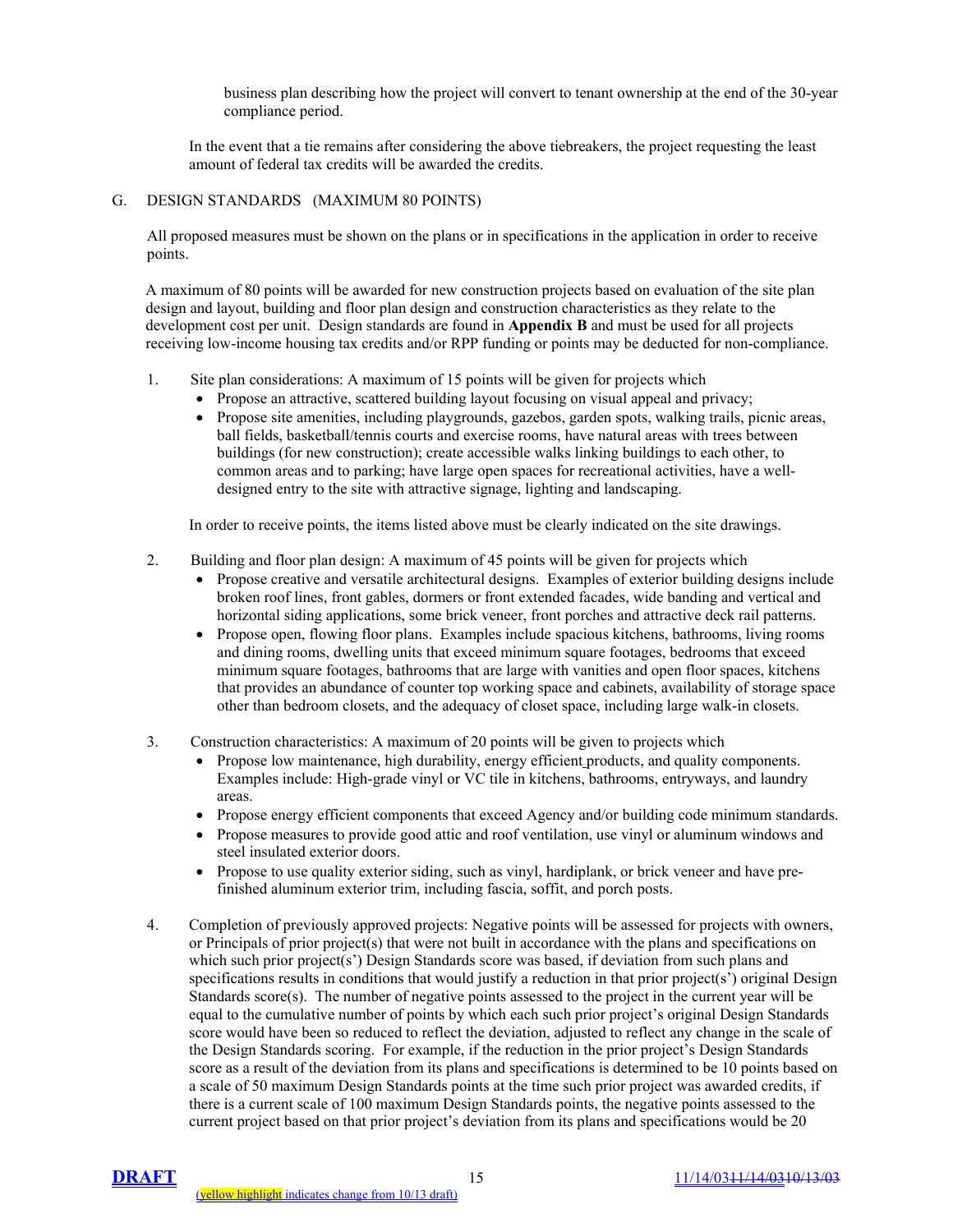points. Design and construction changes approved in writing by the Agency will not result in any negative points assessed under this Section.

# H. CRITERIA FOR SELECTION OF REHABILITATION PROJECTS

In order to be eligible for funding under Section  $II(B)$ , a project must: a)

- have committed mortgage subsidies from a local government in excess of \$5,000 per unit or federal project-based rental assistance for at least thirty percent  $(30\%)$  of the total units, b)
- have been placed in service on or before December 31,  $\frac{19841986}{19841986}$
- require rehabilitation expenses in excess of \$15,000 per unit (as supported by a physical needs assessment approved by the Agency),

 $\bullet$  not have an acquisition cost in excess of sixty percent (60%) of the total replacement costs,

- not be feasible using tax exempt bonds (as determined by the Agency),
- have less than \$7 million total or \$100,000 per unit in replacement costs.

The assessment must be performed by a licensed architect or engineer and involve the physical inspection of the site, amenities, dwelling units and any common areas. Rehabilitation expenses include hard construction costs directly attributable to the project, excluding costs for a new community building, as calculated using lines 2 through 7 (less line 6) in the Project Development Cost Description.

The thresholds and criteria for rehabilitation applications utilizing tax exempt bonds are in **Appendix G**.

The Agency will evaluate applications based on the following ten-criteria, which are listed in order of importance. Each will serve both to determine allocations and as a threshold requirement; the Agency may remove an application from consideration if the proposal is sufficiently inadequate in any of the categories.

- 1. The Agency will give the highest priority to applications proposing to rehabilitate the state's most distressed existing housing. However, buildings that are deteriorated to the point of requiring demolition will not be eligible for credits under this Section.
- 2. The Agency will give priority to applications that propose a scope of work appropriate to the building(s), as reflected in the Physical Needs Assessment. (Proposals may should not involve unnecessary work.) Specifically, proposals should involve the following:
	- Making "common areas" handicap accessible, creating or improving sidewalks, installing new roof shingles, adding gutters, sealing brick veneers, applying exterior paint, and resurfacing or re-paving parking areas.
	- Improving site and exterior dwelling lighting, landscaping/fencing, and installing high-quality vinyl or hardiplank siding.
	- Adding gables, porches, dormers or roof sheds.
	- Use energy-efficient related products to replace inferior ones, including insulated windows and doors, and adding additional insulation.
	- Improving heating and cooling units, plumbing fixtures, water heaters, toilets, sinks, faucets and tub/shower units.
	- Improving quality of interior conditions and fixtures, including carpet, vinyl, interior doors, painting, drywall repairs, cabinets, appliances, light fixtures and mini-blinds.
	- Where possible, upgrading bathrooms pursuant to Section IV( $F$ )(3).
- 3. Applications will have a reduced likelihood of being awarded credits to the extent that the purpose is to subsidize an ownership transfer.
- 4. Shortcomings in the above three criteria will be mitigated to the extent that a tax credit allocation is necessary to prevent a) conversion of units to market rate rents or b) loss of government resources (including past, present and future investments).
- 5. The Agency will give priority to applications that have eertified Targeting Plans under Section IV(F)(4) and/or mortgage subsidy resources committed as part of the application.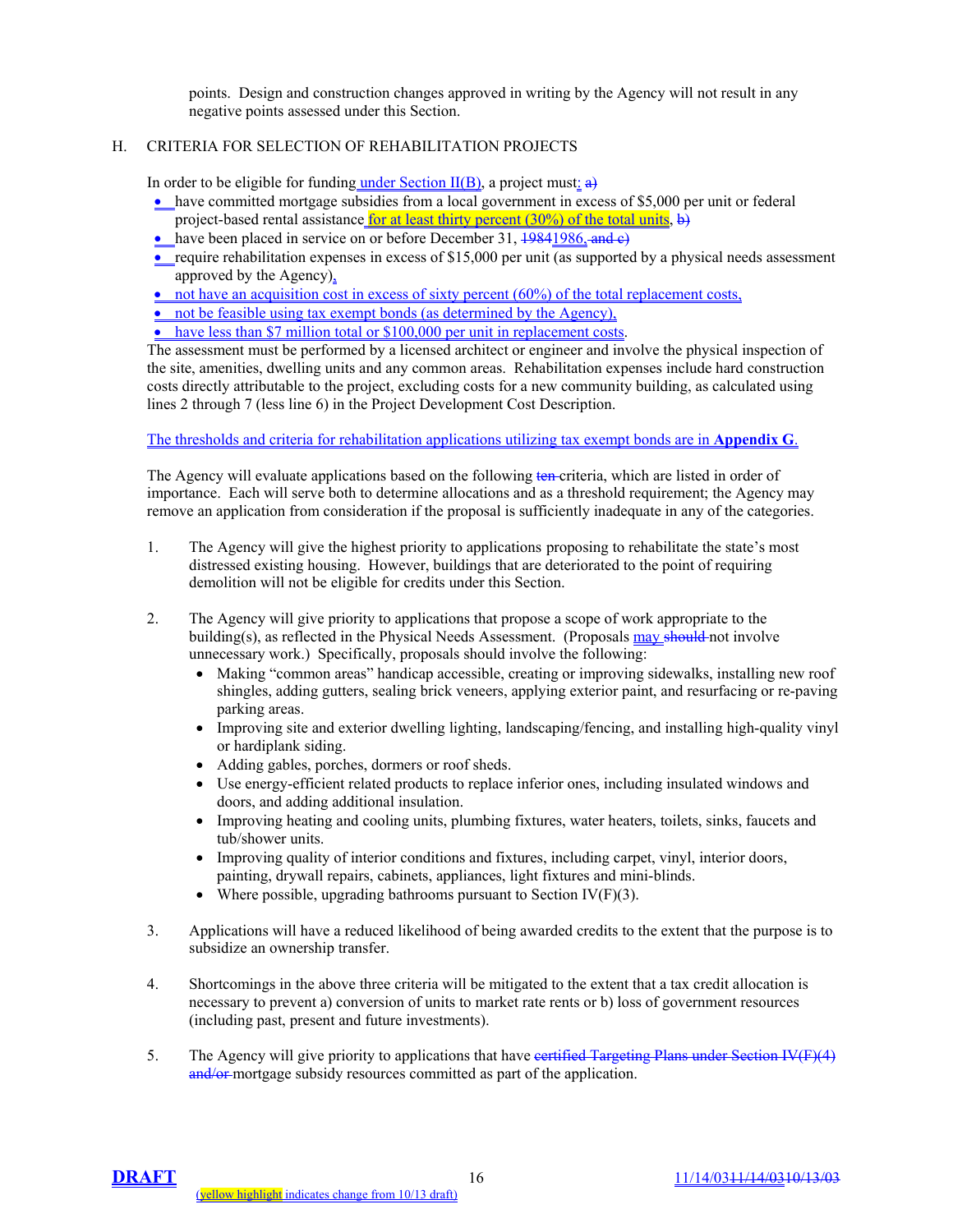- 6. Applications will have priority to the extent that the rehabilitation improvements are a part of a community revitalization plan and/or will benefit the surrounding community. However, projects in severely distressed areas will have a reduced likelihood of being awarded credits.
- 7. Applications will have a reduced likelihood of being awarded credits based on the number of tenants that would be permanently relocated (including market-rate).
- 8. The Agency will give preference to applications based on the quality of and degree of effort proposed in the temporary and permanent relocation plans.
- 9. While allocation of rehabilitation tax credits is not subject to any regional set-aside, the Agency will consider the geographic distribution of this resource and will attempt to avoid a concentration of awards in any one area of the state.

Projects that are feasible using tax exempt bonds (as determined by the Agency) or involve total development costs in excess of \$5 million or \$100,000 per unit will not be eligible for an award of 9% credits.

## I. PRIORITY FOR ALLOCATION OF BOND CAP

Applicants proposing to use tax-exempt bonds with 4% tax credits must meet all of the requirements of the Plan and **Appendix G** (incorporated herein by reference) to claim such credits. The Committee will allocate the multifamily portion of the state's tax-exempt bond authority in the following order of priority:

- 1. Projects that serve as a component of an overall HOPE VI revitalization effort.
- 2. Rehabilitation projects.
- 3. Adaptive re-use projects.
- 4. Other new construction projects.

Applications will only be allocated bond authority if there is enough remaining after awarding all eligible applications in higher priority levels. Within each category, allocation priority will be based on the relevant scoring and threshold requirements of Section IV.

# **V. APPLICATION PROCEDURES AND REQUIREMENTS**

#### A. GENERAL

- 1. The Agency may require applicants to submit any information, letter or representation relating to Plan requirements or point scoring as part of the application process. Unless otherwise noted, the Agency may elect to not consider information submitted after the relevant deadline.
- 2. Any misrepresentation, false information or omission in any application document may result in disqualification of that application and any other involving the same owner(s), Principal(s), consultant(s) and/or application preparer(s). Any misrepresentation, false information or omission in the application document may result in a revocation of a credit allocation.
- 3. The Agency may elect to treat applications involving more than one site or population type (family/elderly) as separate for purposes of the Agency's preliminary application process. Each application would require a separate initial application fee. Projects may be considered one application in the full application submission if all sites are secured by one permanent mortgage and are not intended for separation and sale after receipt of the tax credit allocation.

#### APPLICATION PROCESS

41. Applications, correspondence and supporting materials may be submitted to the Agency as follows:

Deliver to: Mail to: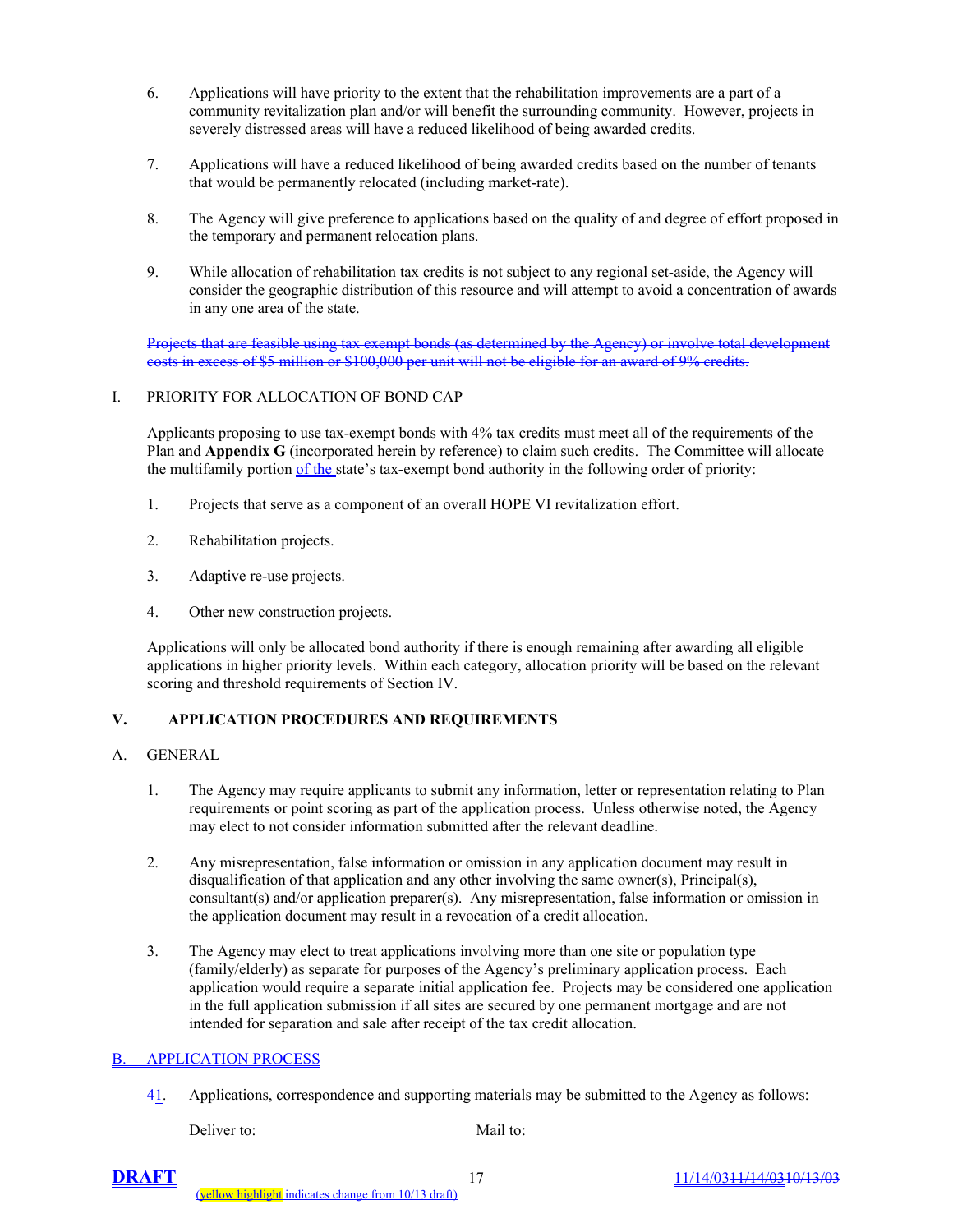North Carolina Housing Finance Agency North Carolina Housing Finance Agency Rental Investment Rental Investment 3508 Bush Street P.O. Box 28066 Raleigh, NC 27609 Raleigh, NC 27611-8066

- 52. The Agency will notify the appropriate unit of government about the project after submission of the preliminary full application. The Agency reserves the right to reject applications opposed in writing by the chief elected official (supported by the council or board), but is not obligated to do so.
- $63.$  Applicants may be assessed a  $$500$  fee of up to \$500 for each instance of failure to comply with a written requirement of the tax credit application process (whether or not such requirement is in the Plan).

# B. APPLICATION PROCESS

- 14. The Agency will send site score information to each applicant (upon request) after publication of the preliminary scores. The market analyst will send studies to the Agency and applicant.
- 2. Applicants may request a factual review of their project's preliminary site score. Review requests (and any supporting materials) must be submitted to the Agency and include a processing fee of \$500. The review will be limited to errors of fact, not of analysis.
- The market score will not be subject to review or appeal. However, applicants will have an opportunity to revise their project (unit mix, targeting) based on the market analyst's recommendations; such revisions may increase the market score. Any revisions must be submitted in writing to both the market analyst and to the Agency.
- 4. Applicants for rehabilitation projects will receive a preliminary evaluation and recommendations from the Agency.

The deadlines for this Section are listed in Section III(A).

# **VI. GENERAL REQUIREMENTS**

## A. GENERAL THRESHOLD REQUIREMENTS FOR PROJECT PROPOSALS

- 1. Projects with Historic Tax Credits: Buildings either must be on the National Register of Historic Places or approved for the State Housing Preservation Office's study list at the time of the full application. Evidence of meeting this requirement should be provided.
- 2. Nonprofit Set-Aside: For purposes of being considered as a nonprofit sponsored application under Section II(C), each at least one nonprofit entity (or, where applicable, its qualified corporation) involved in a project must: (a) be qualified under Section  $501(c)(3)$  or (4) of the Code, (b) be domesticated in North Carolina for at least 12 months prior to submitting an application,  $(c)$  have local community involvement on the board of directors, (d) materially participate (or a qualified corporation must materially participate), as defined under federal law, in the acquisition, development, ownership, and ongoing operation of the property for the entire compliance period, (ed) have as one of its exempt purposes the fostering of low-income housing  $(f<sub>e</sub>)$  own (or its qualified corporation own), directly or indirectly, an equity interest in the applicant and,  $(gf)$  be (or its qualified corporation be) a managing member or general partner of the applicant, and (h) must submit a narrative statement, certified by a resolution of the nonprofit's Board of Directors, with the full application describing the nonprofit's plan for material participation during the development of the project and compliance period.

The Agency reserves the right to make a determination that the nonprofit owner is not affiliated with or controlled by a for-profit entity or entities other than a qualified corporation. There can be no identity of interest between any nonprofit owner and for-profit entity, other than a qualified corporation.

3. Environmental Hazards: All projects involving use of existing structures must submit a hazardous material report which provides the results of testing for asbestos containing materials, lead based paint, Polychlorinated Biphenyls (PCBs), underground storage tanks, petroleum bulk storage tanks,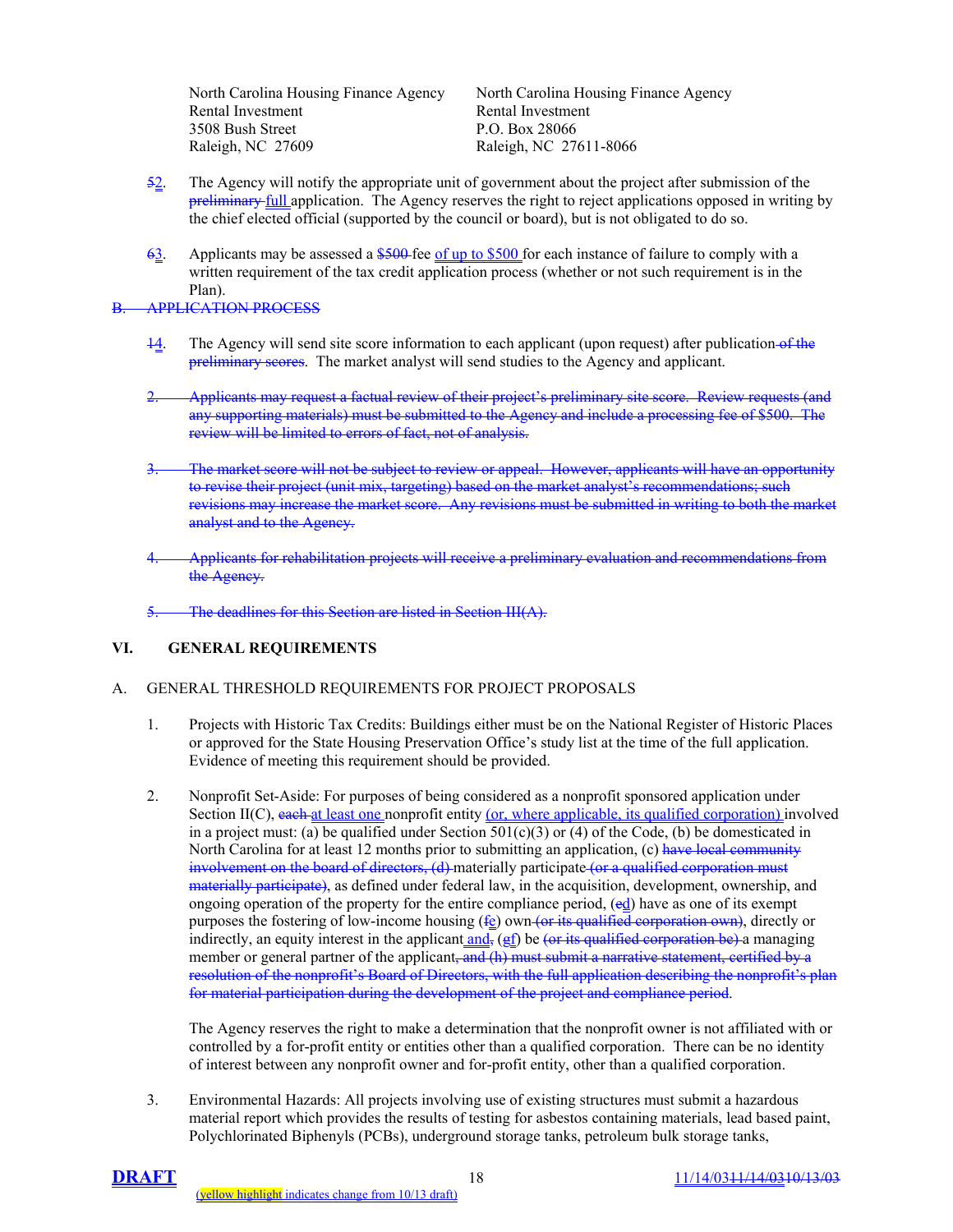Chlorofluorocarbons (CFCs), and other hazardous materials. The testing must be performed by professionals licensed to do hazardous materials testing. A report written by an architect or building contractor or developer will not suffice. A plan and projected costs for removal of hazardous materials must also be included.

- 4. Appraisals: The Agency will not allow the project budget to include more for land costs than its appraised market value. Any project budgeting more than \$15,000 per acre toward land costs must submit with the full application a real estate "as is" appraisal that is a) dated no more than six (6) months from the full application deadline, b) prepared by an independent, state certified appraiser in and c) compliesance with the Uniform Standards of Professional Appraisal Practice. The Agency may require appraisals in its discretion where cost per acre is below this amount. Appraisals for rehabilitation and adaptive re-use projects must break out the land and building values from the total value.
- 5. Concentration: Projects cannot be in areas of minority and low-income concentration (measured by comparing the percentage of minority and low-income households in the site's census tract with the community overall). The Agency may make an exception for projects in economically distressed areas which have  $\epsilon$  community Reportatization Pplans with public funds committed to support the effort.
- 6. Displacement: In every instance of tenant displacement, the applicant must supply with the full application a plan describing how displaced persons will be relocated, including a description of the costs of relocation. The applicant is responsible for all relocation expenses, which must be included in the project's development budget. Applicants must also comply with either the Uniform Relocation Assistance and Real Property Acquisition Policies Act of 1970 if using RPP or federal funds, or **Appendix F** if not.
- 7. Tax Information Authorization: IRS Revenue Ruling 9-98 establishes a process for the Agency to obtain tax credit background information of applicants. The Agency has signed a Memorandum of Understanding with the Internal Revenue Service in order to implement this process. Applicants must submit an executed IRS Form 8821 with their full applications; every owner should submit a separate form. The IRS will provide the Agency with all federal tax information pertaining to low income housing tax credits, including audit findings and assessments for all tax periods specified on Form 8821, Tax Information Authorization.
- 8. Feasibility: The Agency will not allocate tax credits or RPP funding to an application that will have difficulty being completed and/or operated for the compliance period. Examples include projects that may not secure an equity investment or maintain adequate cash flow.

## B. UNDERWRITING THRESHOLD REQUIREMENTS

The following minimum financial underwriting requirements apply to all projects. Projects that cannot meet these minimum requirements, as determined by the Agency, will not receive credits or RPP funding.

1. Loan Underwriting Standards:

 Projects applying for tax credits only will be underwritten with rents escalating at three percent (3%) and operating expenses escalating at four percent (4%).

All projects will be underwritten assuming a constant seven percent  $(7%)$  vacancy and must reflect  $\alpha$ + least the greater of a) \$150 per unit per year of net cash flow, or b) a 1.15 Debt Coverage Ratio (DCR) for the term of any debt financing on the project. Subsection  $(B)(1)(a)$  above does not apply to projects with rental assistance provided through RD. Projects with no debt service (100% equity projects) must demonstrate a minimum net cash flow equal to three percent (3%) of the total operating expenses.

 RPP loans will be underwritten using a 20 year term and a two percent (2%) interest rate. The Agency may, in its discretion, alter these terms to ensure project feasibility. Rents for projects utilizing HOME funds will not exceed the Fair Market Rents established by HUD. Underwriting of applications with a commitment from RD will incorporate the requirements of that program, and any RPP loan will have a 30 year term (fully amortizing) and zero percent (0%) interest.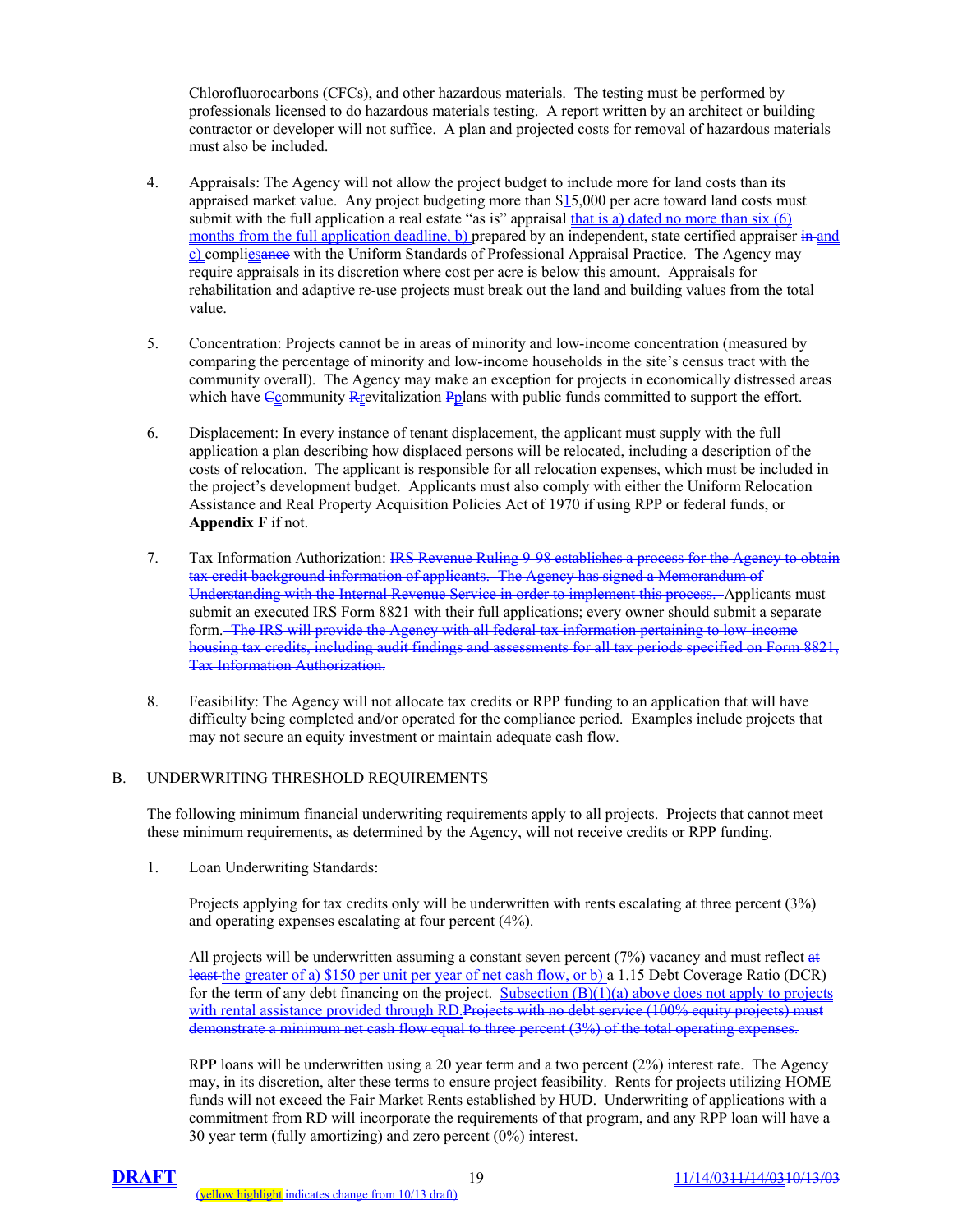The Agency may determine that the interest rate on a loan must be reduced where an application shows an excessive amount accruing towards a balloon payment.

2. Operating Expenses:

Assumptions for projects over 16 units:

- New construction (excluding adaptive re-use): \$2,300 per unit per year not including taxes, reserves and resident support services
- Renovation (includes rehabilitation and adaptive re-use): \$2,500 per unit per year not including taxes, reserves and resident support services.

Owner projected operating expenses will be used if they are higher than Agency minimums. The proposed management agent (or management staff if there is an identity of interest) must sign a statement (to be submitted with the full application) agreeing that the operating expense projections are reasonable.

3. Equity Pricing:

 The Agency will conduct a survey of tax credit equity investors to determine appropriate pricing assumptions. Projects will be underwritten using the greater of this amount and the applicant's projection.

 Equity should be calculated net of any syndication fees. Bridge loan interest typically incurred by the syndicator to enable an up front payment of equity should not be charged to the project directly, but be reflected in the net payment of equity. Equity should be based on tax credits to be used by the investor(s), excluding those allocated to the Principals unless these entities are making an equity contribution in exchange for the tax credits.

Applicants should use no more than the April 20032004 tax credit rateAFR in preparing equity estimates.

- 4. Reserves:
	- (a) Rent-up Reserve: Required for all except bond financed projects. A reasonable amount should be established based on the projected rent-up time considering the market and target population, but in no event shall be less than \$300 per unit. These funds should be available to the management agent to pay rent-up expenses incurred in excess of rent-up expenses budgeted for in the project development costs. The funds are to be deposited in a separate bank account and evidence of such transaction provided to the Agency 90 days prior to the expected placed in service. All funds remaining in the rent-up reserve at the time the project reaches ninety-three (93%) occupancy must be transferred to the project operating reserve account.

For those projects receiving loan funds from RD, the 2% initial operating and maintenance capital established by RD will be considered the required rent-up reserve deposit.

(b) Operating Reserve: Required for all projects except those receiving loan funds from RD. The operating reserve will be based on the greater of a)  $\frac{1}{500}$  per unit or b) six month's debt service and operating expenses, and must be maintained for the duration of the low-income use period.

Projects receiving RPP funds must capitalize the operating reserve account prior to the RPP loan closing. The Agency must approve any withdrawals from the operating account to meet project's operating deficits.

The operating reserve can be funded by deferring the developer's fees of the project. If this method is utilized, the deferred amounts owed to the developer can only be repaid from cash flow if all required replacement reserve deposits have been made. For tax credit projects where no RPP loan applies, the operating reserve can be capitalized by an equity pay in up to one year after certificate of occupancy is received. This will be monitored by the Agency.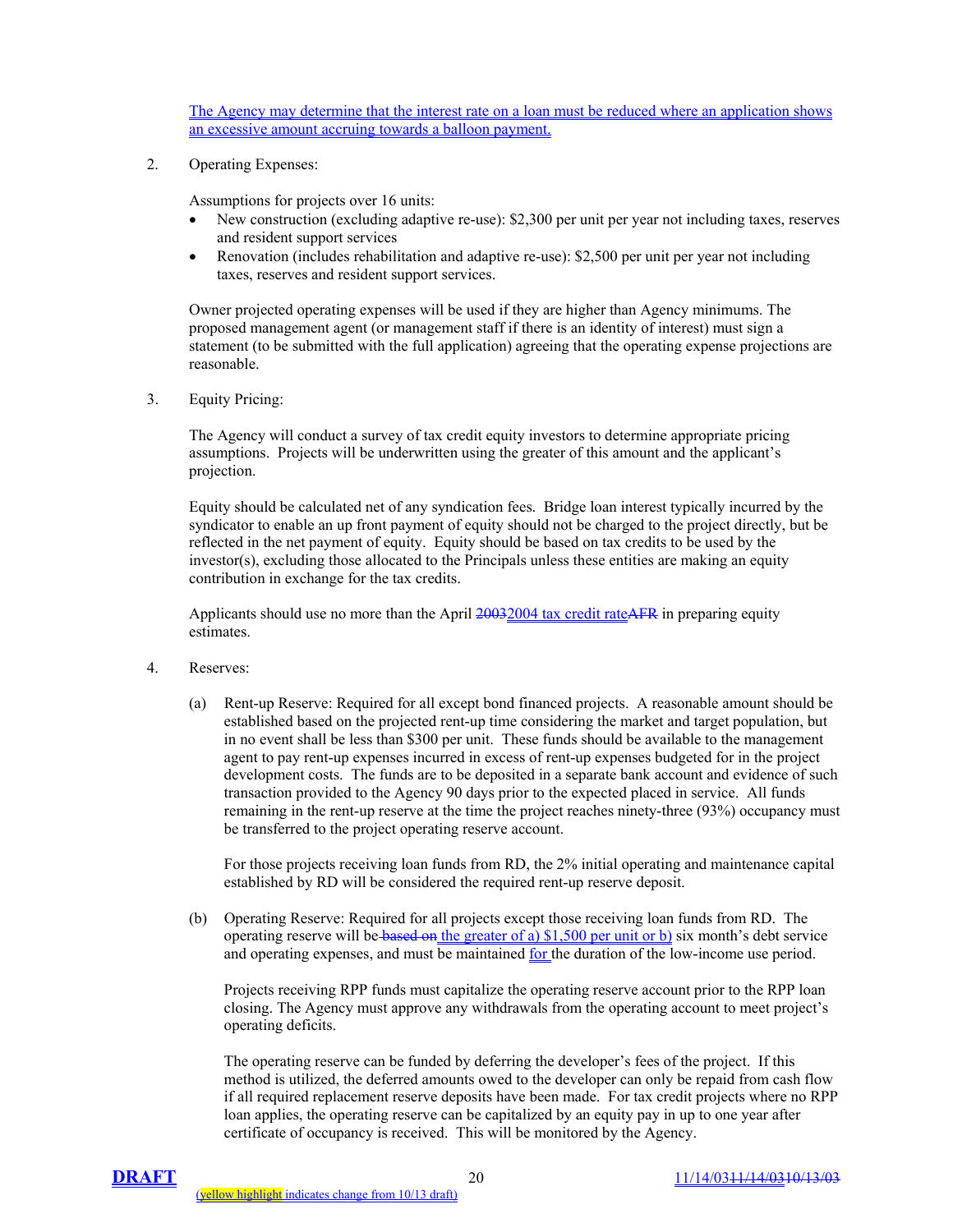For applicants seeking 4% housing credits with tax-exempt bond financing, the operating reserve will be based on four month's debt service and operating expenses. The period for which this reserve must be maintained can be established by the bond issuer.

(c) Replacement Reserve: All new construction projects must budget replacement reserves of \$250 per unit per year. Rehabilitation and adaptive re-use projects must budget replacement reserves of \$350 per unit per year. The replacement reserve must be capitalized from the project's operations, escalating by four percent (4%) annually. Projects with an RPP loan must have Agency approval of withdrawals for capital improvements throughout the term of the loan.

 In both types of renovation projects mentioned above, the Agency reserves the right to increase the required amount of annual replacement reserves if the Agency determines such an increase is warranted after a detailed review of the project's physical needs assessment.

 For those projects receiving RD loan funds, the required funding of the replacement reserve will be established, administered and approved by RD, and the replacement reserve will not escalate annually.

 Funds remaining in the operating and replacement reserve accounts at the end of the RPP loan term must be used for project maintenance costs approved by the Agency or applied against the loan.

5. Deferred Developer Fees:

Developer fees can be deferred to cover a gap in funding sources as long as:

- (a) the entire amount will be paid within 10 years, pursuant to the standards required by the IRS to stay in basis,
- (b) the deferred portion does not exceed fifty percent (50%) of the total amount as of the full application, and
- $(c)$  Ppayment projections must do not negatively impact the operation of the project, using Agency underwriting standards.

Each of these will be determined by the Agency. Nonprofit organizations must include a resolution from the Board of Directors allowing such a deferred payment obligation to the project. The developer may not charge interest on the deferred amount in excess of the long term AFR.

- 6. Financing Commitment:
	- (a) For all projects proposing **private** permanent financing, a letter of intent is required. This letter should clearly state the term of the loan is at least 18 years, how the interest rate will be indexed and the current rate at the time of the letter, the amortization period, any prepayment penalties, anticipated security interest in the property and lien position. The interest rate must be fixed and no balloon payments may be due for 18 years. The bank must complete a cover letter using the format approved by the Agency, and submit it with the letter of intent. Applicants must submit a letter of commitment for financing within 90 days of receiving an award of tax credits.
	- (b) For Other than as stated in Section IV(B)(2)(f), all projects proposing **public** permanent financing, binding commitments are required to be submitted by the full application due date. All loans must have a fixed interest rate and no balloon payments for at least 18 years after project completion. A binding commitment is defined as a letter, resolution or binding contract from a unit of government. The same terms described for the letter of intent (using the format approved by the Agency) from a private lender must be included in the commitment.
	- (c) Applications may only include one set of proposed funding sources; the Agency will not consider multiple financial scenarios. A project will be ineligible for allocation if any of the listed funding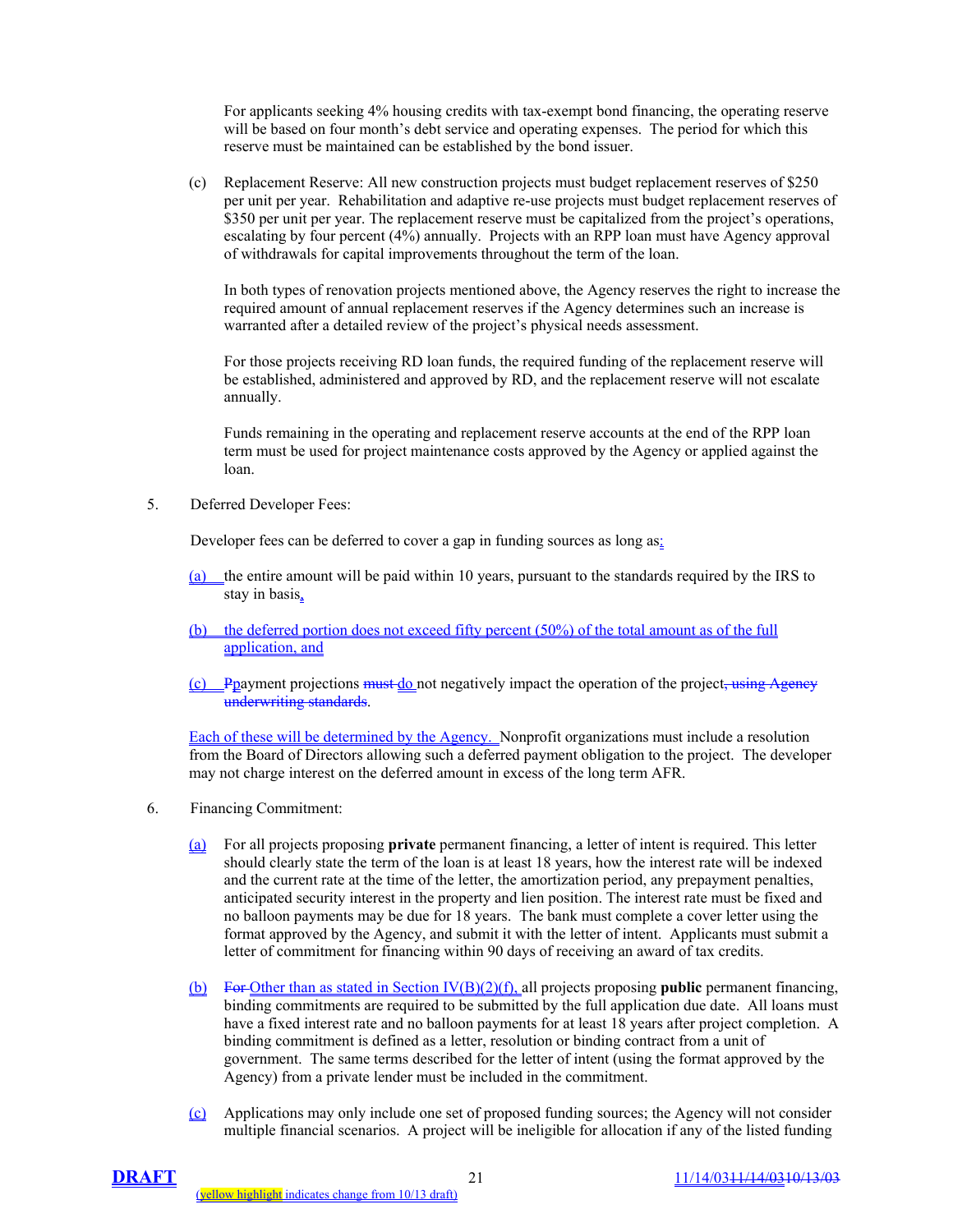sources will not be available in an amount or under the terms described in the application. The Agency may, in its discretion, waive this limitation if the project otherwise demonstrates financial feasibility.

It is not necessary to have AHP or NC Division of Community Assistance (DCA) CDBG subsidy commitments in place at the time of the application. All projects applying for tax credits and the CDBG subsidy must submit the application to DCA at the same time as the Agency's application deadline. However, the Agency will only consider AHP financing that has been submitted in the FHLB's first offering round of the calendar year. AHP and CDBG financing must be committed by August 1, 2003. (The deadline for consideration of AHP and CDBG funding in the 2004 cycle will be the full application date.) Public lenders must submit a cover letter using the format approved by the Agency.

- 7. Developer/Builder Fees:
	- (a) Developer's fees shall be a maximum of fifteen percent (15%), or a lesser percentage adjusted for project size as described below. The Agency calculates developer's fees by adding lines 2-36 less lines 8 and 9 from the Project Development Cost Description in the application and multiplying by the applicable percentage to determine the maximum allowable developer fee.

| up to $64 \text{ units}$ | 15%   |
|--------------------------|-------|
| $65-112$ units           | 12.5% |
| 113 units plus           | 10%   |

 In addition to the fees described above, a maximum developer's fee of four percent (4%) is allowed on the acquisition cost of buildings (not including land value/cost).

- (b) Builder's general requirements shall be limited to six percent (6%) of hard costs.
- (c) Builder's profit and overhead shall be limited to ten percent  $(10\%)$  (8% profit, 2% overhead) OF TOTAL HARD COSTS including general requirements.
- (d) Where an identity of interest exists between the owner and builder, the builder's profit and overhead shall be limited to eight percent (8%) (6% profit, 2% overhead).
- 8. Consulting Fees: Consulting fees for a project must be paid out of developer fees, so that the aggregate of any consulting fees and developer fees is no more than the maximum developer fee allowed to that project.
- 9. Architects' Fees: For new construction projects, the architects' fees, including design and inspection fees, shall be limited to  $s$ ix-four percent (64%) of the total hard costs plus general requirements, overhead, profit and construction contingency (total of lines 2 through 10 on the Project Development Cost Description).
- 10. Investor Services Fees: Investor services fees must be paid from net cash flow and not be calculated into the minimum debt coverage ratio.
- 11. Project Contingency Funding: All new construction projects shall have a hard cost contingency line item of NO LESS OR NO MORE THAN three percent (3%) of total hard costs, including general requirements, builder profit and overhead. Rehabilitation and adaptive re-use projects shall include a hard cost contingency line item of NO LESS OR NO MORE THAN six percent (6%) of total hard costs.
- 12. Project Ownership: There must be common ownership between all units and buildings within a single project for the duration of the compliance period.
- 13. Section 8 Project-Based Rental Assistance: For all projects that propose to utilize Section 8 projectbased rental assistance, the Agency will underwrite the rents according to the tax credit and HOME limits. These limits are based on data published annually by HUD. If the Section 8 contract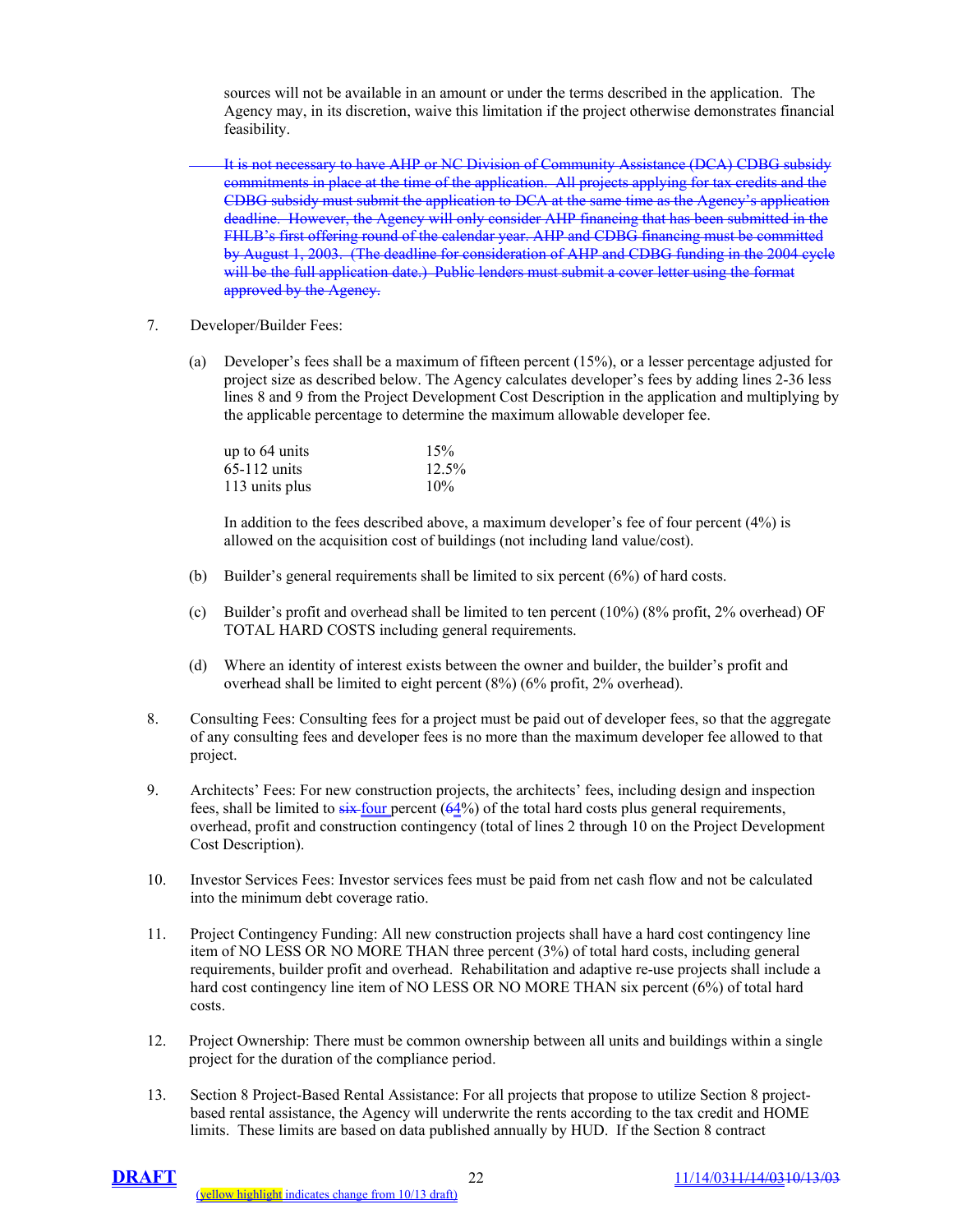administrator is willing to allow rents above these limits, the project may receive the additional revenue in practice, but Agency underwriting will use the lower revenue projections regardless of the length of the Section 8 contract.

 Given the uncertainty of long-term federal commitment to Section 8 rental assistance, the Agency considers underwriting to the more conservative revenue levels to best serve the project's long-term financial viability.

# **VII. POST-AWARD PROCESSES AND REQUIREMENTS**

#### A. GENERAL REQUIREMENTS

- 1. The tax credit reservation amount will be the total anticipated qualified basis amount multiplied by eight and one half percent (8.5%), or three and three quarters percent (3.75%) for the 4% credit. The actual tax credits allocated will be the lesser of the tax credits reserved, the applicable federal rate multiplied by qualified basis (as approved by the Agency), or the amount determined by the Agency pursuant to its evaluation as required under Section 42(m)(2) of the Code.
- 2. Ownership entities must a) have final site control over the property (deed or land lease) by October 31,  $2003$ , b) expend ten percent (10%) of the project's reasonably expected basis by a date to be determined by the Agency and eb) submit to the Agency a completed carryover agreement and cost certification by a date to be determined by the AgencyNovember 14, 2003. (This requirement also applies to projects with partial allocations.) Failure to meet these deadlines will preclude the project from participation in the state credit program. Pursuant to Section  $VI(B)(6)$ , the Agency may determine that an awarded application listing state tax credits as a source of funding is ineligible for allocation due to failure to comply with the requirements of this Section. Projects will be required to elect a project-based allocation.
- 3. Once approved, the ownership entity will proceed to acquire, construct or rehabilitate the project. The ownership entity is required to update the Agency on the progress of development by submitting a Project Status Report. Sixty days prior to occupancy, the Agency must be notified in writing of the targeted project completion date. Upon completion for occupancy, the ownership entity must notify the Agency and furnish a completed Final Cost Certification form. The cost certification must include all project costs along with a certification for any subsidies the project will receive. Final IRS Section 1.42-17 Regulations effective January 1, 2001 require that the taxpayer of all projects in excess of ten units, which are placed in service after January 1, 2001, regardless of the year of credit allocation, submit a schedule of project costs accompanied by a Certified Public Accountant's (CPA) audit report that details the project's total costs as well as those that may qualify for inclusion in eligible basis under Section 42(d) of the Code. A third party CPA verification is required for cost certification on two or more units. The Agency may require an independent cost analysis.
- 4. Projects must meet all applicable federal, state and local laws and ordinances, including the Code and Fair Housing Act; the Agency may treat any failure to do so as a violation of the Plan.
- 5. Allocated credits may also be returned to the Agency under the following conditions as further described in Treasury Regulation Section 1.42-14: (a) credits have been allocated to a project building that is not a qualified building within the time period required by the Code, for example, because it is not placed in service within the period required under the Code, (b) credits have been allocated to a building that does not comply with the terms of its allocation agreement, (c) credits have been allocated to a project that are not necessary for the financial feasibility of the project, or (d) by mutual written agreement between the allocation recipient and the Agency. Returned credits may include credits previously allocated to project that fails to meet the  $10\%$  test under Section  $42(b)(1)(E)(ii)$  of the Code after close of calendar year in which allocation was made. Credits that are returned before October 1 in any calendar year are treated as credits returned in that calendar year, and all or a portion of such credits will be reallocated to the next highest ranked project(s) without a full allocation in that region and in that calendar year, pursuant to the terms of the Plan or, in the Agency's discretion, when appropriate and possible, carried over for allocation in the next calendar year. With respect to credits that are returned after September 30 in any calendar year, all or a portion of such credits may also be reallocated to the next ranked project(s) without a full allocation in that calendar year pursuant to the terms of the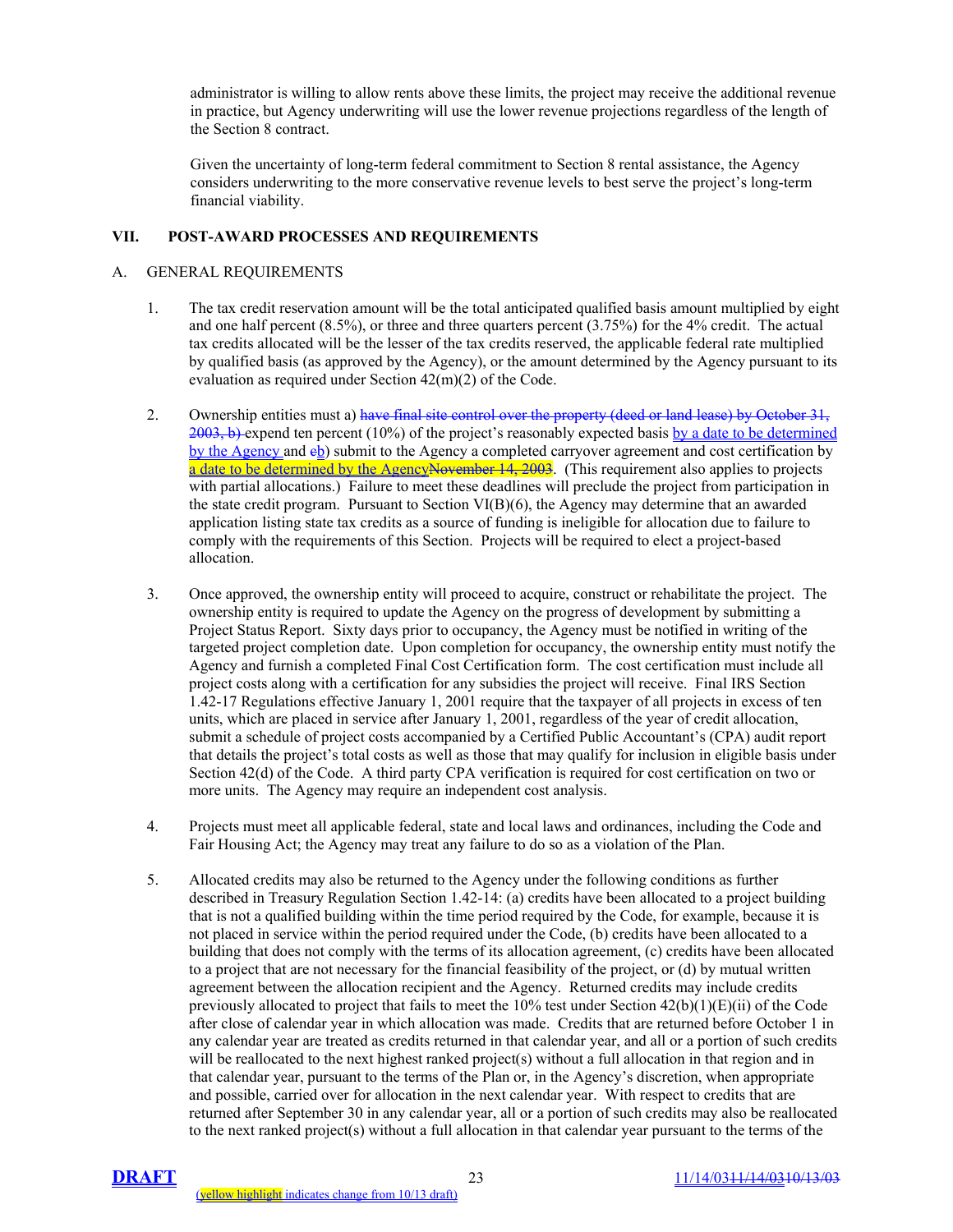Plan, or all or a portion of such credits may be treated by the Agency, in its discretion, where appropriate and possible, as credits that are returned on January 1 of the succeeding calendar year to be allocated in that year.

 By the time of the earlier of the date the project is placed in service, in the case of a carryover allocation, or by the 10% cost certification, (a) the ownership entity must have been legally formed, and (b) qualifying expenditures must have been incurred in the ownership entity's name or incurred by the ownership entity pursuant to a reimbursement agreement with a third party and such third party has incurred such expenditures by the time of 10% cost certification, and (c) the ownership entity must have a tax identification number.

- 6. The Agency may conduct construction inspections for adherence to approved final plans and specifications.
- 7. The owner of the project must sign and record the Extended Use Agreement in the county in which the project is located by the end of the first taxable year in which the credits allocated to the project are taken. The owner must have good and marketable title at that time, and must obtain the consent of any lienholder on the project property recorded prior to the Extended Use Agreement (other than a lienholder relative to the financing of the construction of the project that by its terms will be cancelled within one year of the last building in the project being placed in service ) to be bound by the terms of this Extended Use Agreement.
- 8. The Agency may revoke credits after the project has been placed in service in accordance with the Code if the Agency determines that the owner has failed to implement all representations in the application to the Agency's satisfaction.
- 9. Federal form 8609 will not be issued until:
	- (a) the owner and/or management company produces evidence of attending a low-income housing tax credit compliance seminar sponsored either by the Agency or a sponsor acceptable to the Agency within the last 12 months; In addition, 8609s will not be issued until
	- (b) the Agency confirms that the monitoring fees have been paid and that the project has adhered to all representations made in the application (including design elements)-; and

(c) the project demonstrates that it will meet all relevant Plan requirements.

The Agency may require evidence of escrowed funds to complete landscaping.

10. In making application for tax credits, the applicant agrees that the Committee, the Agency, and their designees will have access to any information pertaining to the project. This includes having physical access to the project, all financial records and tenant information for any monitoring that may be deemed necessary to determine compliance with the Code. Applicants are advised that the Agency, on behalf of the Committee, is required to do compliance monitoring and to notify the IRS and the owner of any discovered noncompliance with tax credit laws and regulations, whether corrected or uncorrected. The Agency intends to conduct desk audits and monitoring visits of projects for the purpose of evaluating continuing compliance with tax credit regulations, selection criteria used to award bonus points, ensuring that the project continues to provide decent, safe and sanitary housing. The Agency will periodically modify monitoring procedures to ensure compliance with the requirements set forth in the Code and from time to time amended.

NOTE: Applicants are advised that some portion or all of a project's application may be subject to disclosure to the public under the North Carolina Public Records Act.

#### B. STATE TAX CREDITS

As the administrative agent for state credit refunds issued under N.C.G.S. § 105-129.42, the Agency has a responsibility to ensure that ownership entities do not receive resources ahead of corresponding value being created in the project. Therefore the following restrictions will apply to the state tax credit refund program.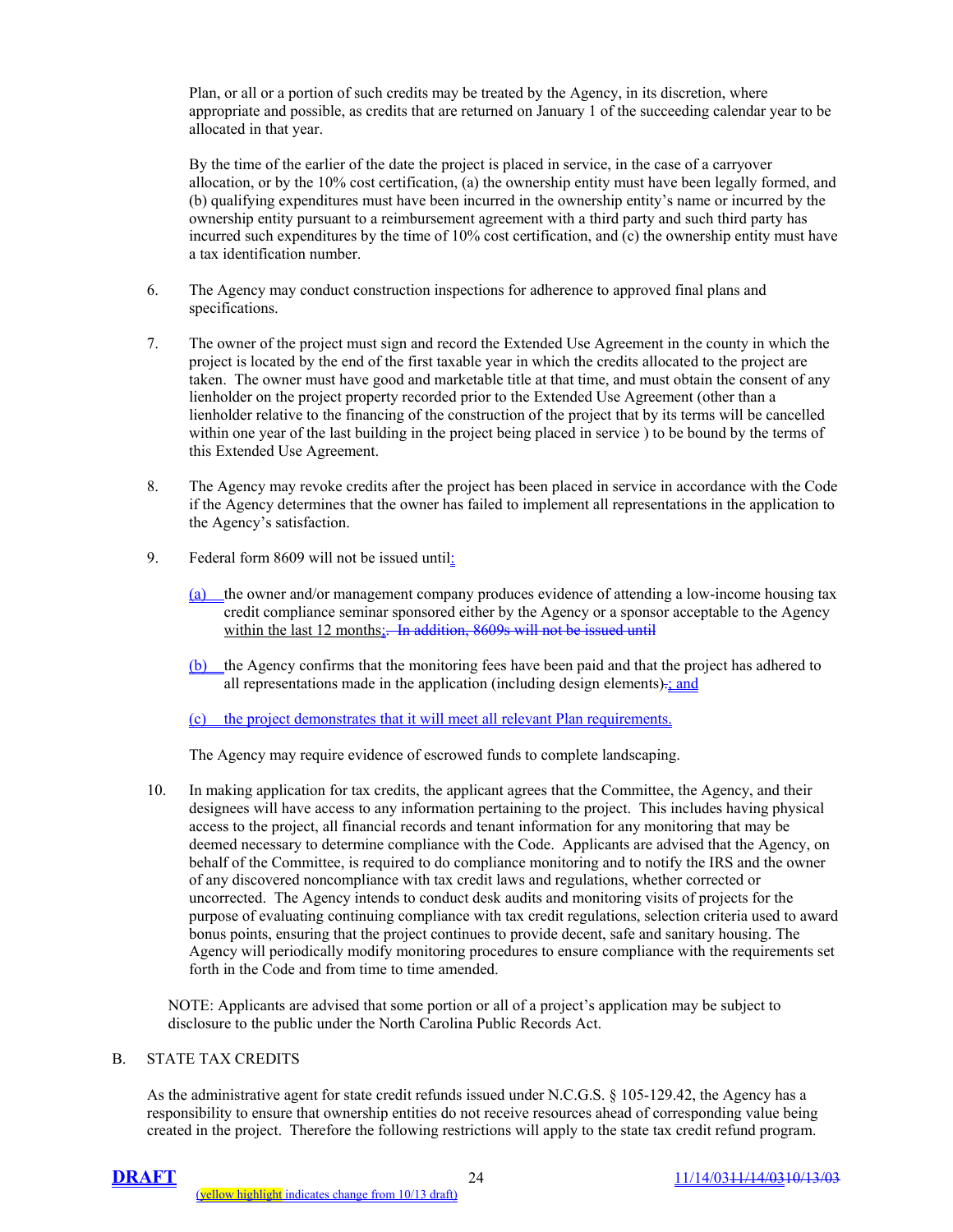- 1. Loan Option: Loans made by the Agency pursuant to N.C.G.S. § 105-129.42(d) will be under terms designed to have an effect similar to the equity generated under the previous state tax credit statute. Such loans will not be closed until the outstanding balance on the first-tier construction financing exceeds the total state credit amount;—In other words, the entire loan must be used to pay down a portion of the then existing construction debt.
- 2. Direct Refund Option: The Agency and ownership entity will enter into an escrow agreement with regard to the refund dollars. The agreement will state, among other reasonable limitations, that issuance of the funds under N.C.G.S.  $\S 105-129.42(g)(1)$  will not occur until all of the following requirements have been met:
	- (a) at least fifty percent (50%) of the activities included in the project's eligible basis have been completed;
	- (b) the Agency and local government inspector have conducted their framing inspections and approved all buildings (including community facilities); and
	- (c) the outstanding balance on the first-tier construction financing exceeds the total state credit amount (the entire refund must be used to pay down a portion of the then existing construction debt).

Applicants must indicate which of the two options will apply to the project as part of the full application process; such decision may not be changed for the carryover allocation. Ownership entities will have to fully comply with Section VII( $A$ )(2) of the Plan, including Section VII( $A$ )(2), to be eligible for participation in the state tax credit program. The Agency may adopt other policies regarding the state tax credit after adoption of the Plan. Owners, partners, members, developers or other Principals (and their affiliated entities) that are involved in a violation of any state tax credit requirement or fail to place a project in service after taking a loan or refund may, in the Agency's discretion, be assessed up to forty (-40) negative points or disqualified from participation in Agency programs.

## C. COMPLIANCE MONITORING

Applicants will be required to utilize the TCR Online Internet reporting system (or other system as designated by the Agency) to update the Agency database on project and building information and unit activity. The database should be updated within 30 days of any change in information. Applicants will also be required to submit to the Agency a copy of the IRS form 8609 and Schedule A filed with the IRS for the first year credits are claimed.

The Agency will conduct on-site inspections and desk audits of at least one third of the projects under its jurisdiction. If projects are determined to be in noncompliance, monitoring may occur more often. The desk audit and inspection will include a project review of twenty percent (20%) of the units for the following:

- Tenant eligibility certifications
- Supporting eligibility documentation
- Leases
- Rent record (including utility documentation)
- Compliance with supportive services commitments
- Compliance with special populations targeting requirements (if applicable)
- Compliance with other commitments made in the application
- Inspection for compliance with HUD Uniform Physical Condition Standards

All projects, at a minimum, are expected to meet HUD's Section 8 Uniform Physical Condition Standards and comply with local and state health and building codes throughout the compliance period. A Memorandum of Understanding (MOU) has been executed with RD to accept their physical inspections in lieu of performing the inspection. The Agency will determine when to utilize the MOU. In any event, the Agency will continue to monitor compliance documentation.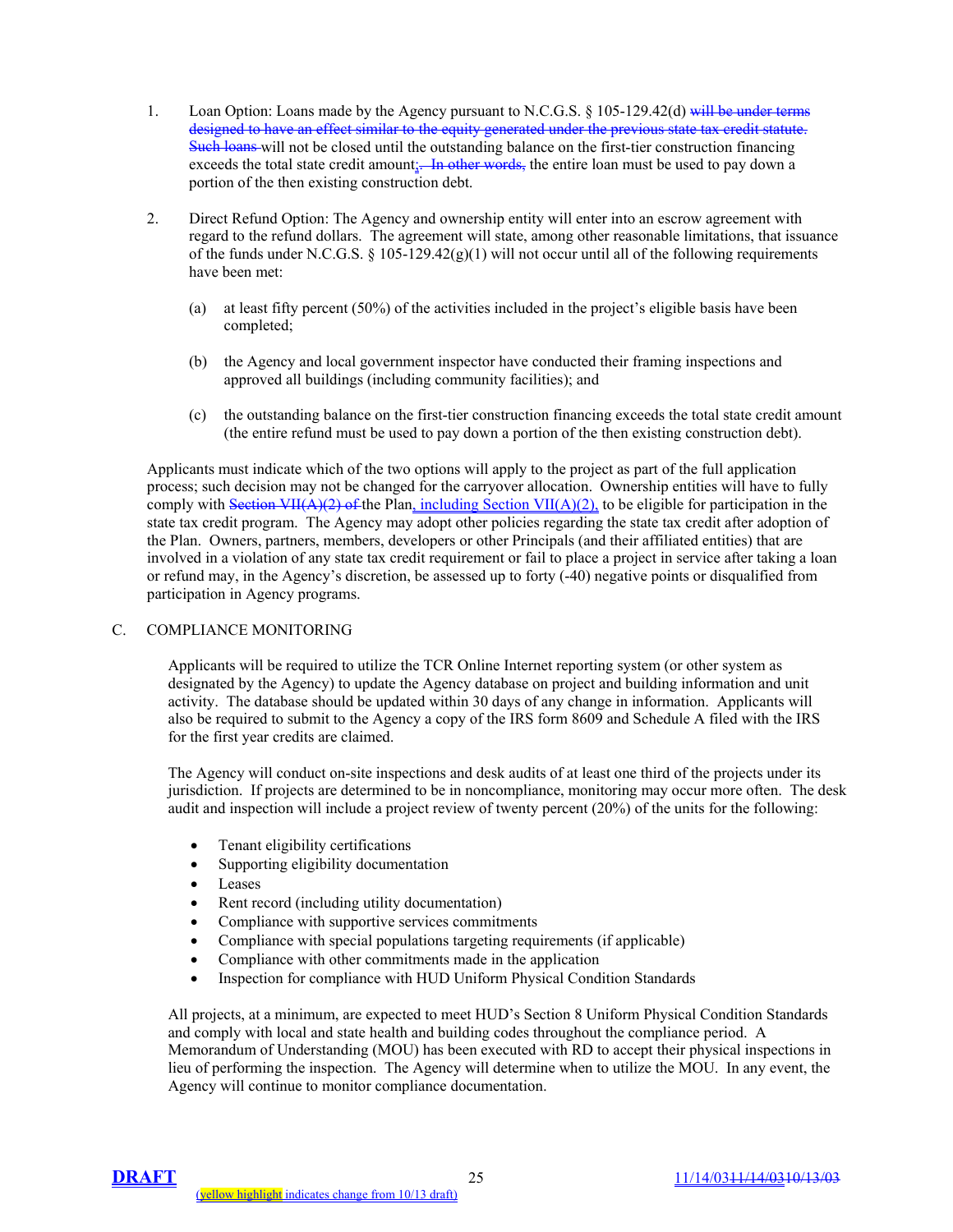The Agency monitor rent levels relative to current median income levels. The Agency may require a window of affordability in calculating rents; owners should refer to the relevant Qualified Allocation Plan.

The county designation will be reviewed on an annual basis and published each year in the Plan. Tenant rents can not exceed the initial window of affordability from the original underwriting for the property without written permission of the Agency. In the event the county designation changes from low to high or high to low, requiring a change in the window of affordability, the Agency will not require a reduction in the existing rent structure. However, rent increases can only be implemented to the extent that they comply with the current required calculation. The Agency may waive this restriction if the ownership entity submits a written request and documentation demonstrating that the property will be financially jeopardized, and that it is unable to pay its operating expenses and debt service requirements while maintaining at least a 1.15 debt coverage ratio.

In mixed-use properties, 100% of the units may be monitored in any building receiving an allocation of tax credits.

The Agency will be monitoring projects to ensure the required monthly deposits to reserve for replacement accounts are made in accordance with the General Requirements.

During the compliance period the Committee and Agency reserve the right to perform an audit of any project that has received an allocation of tax credits. This audit may include an inspection of all buildings, and a review of all tenant records and any document relating to an application for an allocation of credits

The ownership entity of a low-income housing project must keep records (as defined below) for each building within a particular development. These records must be retained by the owner for a minimum of six (6) years beyond the owner's income tax filing date (plus any extensions) for that year. However, first year project records must be maintained for six (6) years beyond the tax filing date of the final year of the project's compliance period(21 years). The ownership entity must annually report to the Agency and maintain records for each qualified low-income building in the project showing:

- Total number of residential rental units in the building (including the number of bedrooms and the size in square feet of each such unit)
- Percentage of residential rental units in the building that are low-income units
- Rent charged on each residential rental unit in the building (including utility allowances)
- The size of each low-income household
- Low-income unit vacancies in the building and documentation of when and to whom the next available units were rented
- Income certification and student status of each low-income tenant
- Documentation to support each low-income tenant's income certification
- Character and use of the nonresidential portion of each building included in the building's eligible basis (this includes separate facilities such as clubhouses or swimming pools whose eligible basis is allocated to each building)

Failure to report annually to the Agency is deemed as noncompliance and is reportable to the IRS.

It is the responsibility of the ownership entity to certify annually to the Agency that the project meets the requirements of whichever set-aside of the Code is applicable to the project. Failure to certify is deemed as noncompliance and reportable to the IRS. This annual certification requires that the ownership entity certify that:

- The project meets the minimum requirements of the 20/50% or 40/60% test under the Code
- There has been no change in the applicable fraction as defined in the Code for any building in the project
- The applicant has received an annual Tenant Income Certification from each low-income resident and documentation to support that certification; or in the case of a tenant receiving Section 8 housing assistance payments, a statement from the PHA certifying the household's size and amount of gross income; or the owner has a recertification waiver letter from the IRS in good standing that waives the requirement to obtain third party verifications at recertification and has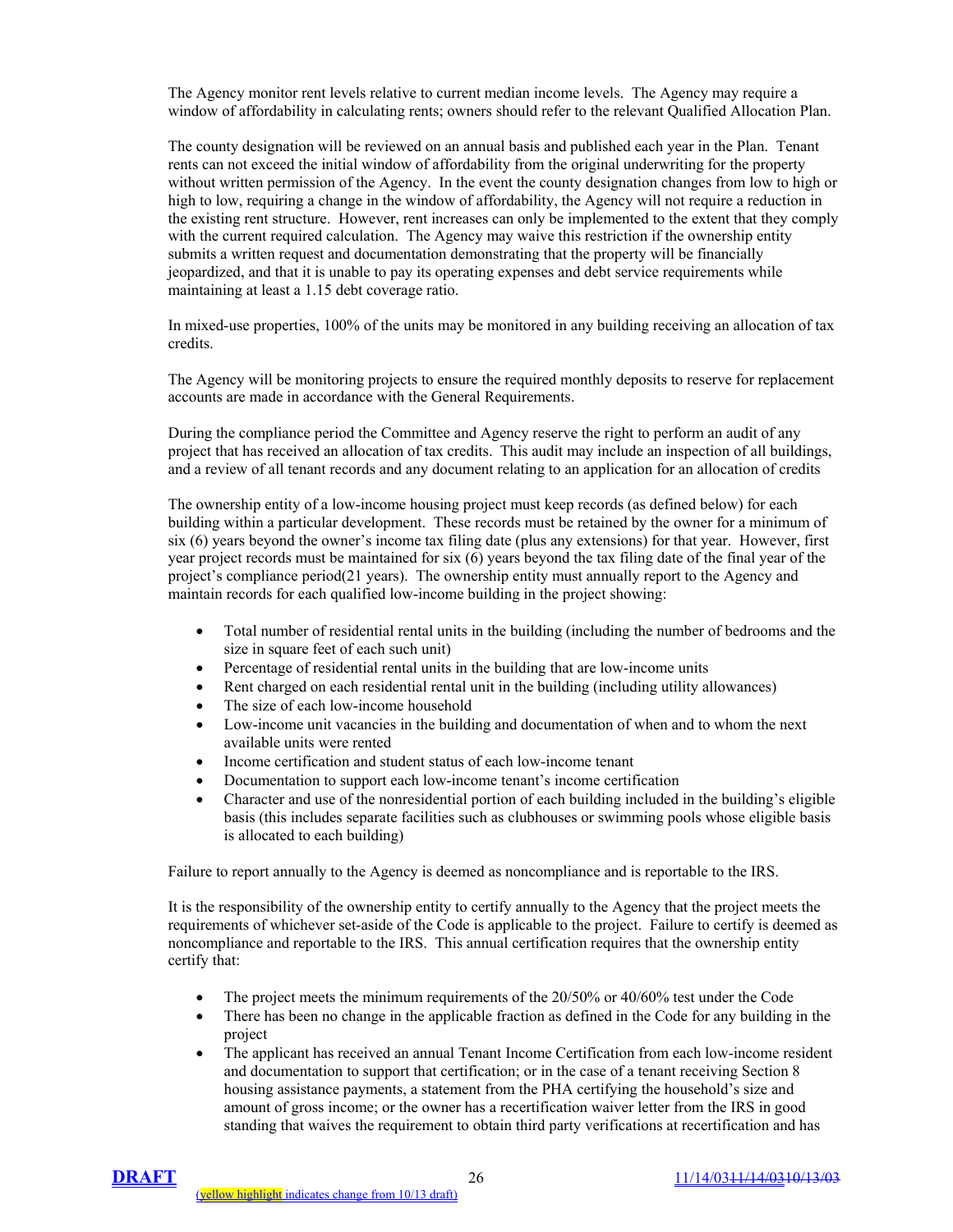received an annual Tenant Income Certification from each low-income household, and documentation to support the certification at their initial occupancy

- Each low-income unit was rent restricted in accordance with the Code
- All units in the project are and have been for use by the general public and used on a non-transient basis (except for transitional housing for the homeless)
- No finding of discrimination under the Fair Housing Act has occurred for the Project (a finding of discrimination includes an adverse final decision by HUD, an adverse final decision by a substantially equivalent state or local fair housing agency, or an adverse judgment from a federal court)
- Each building in the project is and has been suitable for occupancy, taking into account local health, safety, and building codes, and the state or local government unit responsible for making building code inspections did not issue a report of a violation for any building or unit in the project
- There has been no change in the eligible basis (as defined in the Code) of any building in the project since last certification
- All tenant facilities included in the eligible basis, such as swimming pools, other recreational facilities, parking areas, washer/dryer hookups, and appliances were provided on a comparable basis without charge to all tenants in the buildings
- If a low-income unit in the project has been vacant during the year, reasonable attempts were or are being made to rent that unit or the next available unit of comparable or smaller size to tenants having a qualifying income before any units were or will be rented to tenants not having a qualifying income
- If the income of tenants of a low-income unit in the project increased above the limit allowed in Section  $42(g)(2)(D)(ii)$  of the Code, the next available unit of comparable or smaller size was or will be rented to residents having a qualifying income
- An extended low-income housing commitment was in effect, including the requirement that an ownership entity cannot refuse to lease a unit because the applicant holds a Section 8 voucher or certificate of eligibility; neither the ownership entity nor the management agent has refused to lease a unit to an applicant based solely on their status as a holder of a Section 8 voucher and the project otherwise meets the provisions, including any special provisions, as outlined in the extended low-income housing commitment
- If the applicant received its credit allocation from the portion of the state ceiling set-aside for a project involving "qualified nonprofit organizations" under Section 42(h)(5) of the Code and its nonprofit entity materially participated in the operation of the development within the meaning of Section 469(h) of the Code
- There has been no change in the ownership or management of the project

The ownership entity of any exempted project must certify to the Agency on an annual basis that the project is in compliance with the requirements of the Code, Rural Development assistance or the taxexempt bond financing guidelines, as applicable. The ownership entity must inform the Agency of any noncompliance or if the owner is unable to make one or more or the required certifications.

The Agency may elect to subcontract the compliance monitoring procedure to other agents.

In the event that any noncompliance with the Code is identified, a discrepancy letter detailing the noncompliance will be forwarded to the ownership entity and management company of the project.

The ownership entity must then respond in writing to the Agency within thirty (30) days after receipt of the discrepancy letter. The response must address all discrepancies individually and must indicate the manner in which corrections will be made. The owner will then have a cure period of sixty (60) days from the date of the discrepancy letter to correct the noncompliance and to provide the Agency with any required documentation or certification. The cure period may be extended for periods of up to six (6) months. Extensions will be based on a determination by the Agency that there is good cause for granting the extension.

The Agency will notify the Internal Revenue Service of any noncompliance within forty-five (45) days after the expiration of the cure period. All corrections made by the ownership entity within the cure period will be acknowledged within this notice. A copy of the applicant's response to the noncompliance will accompany the notice to the IRS.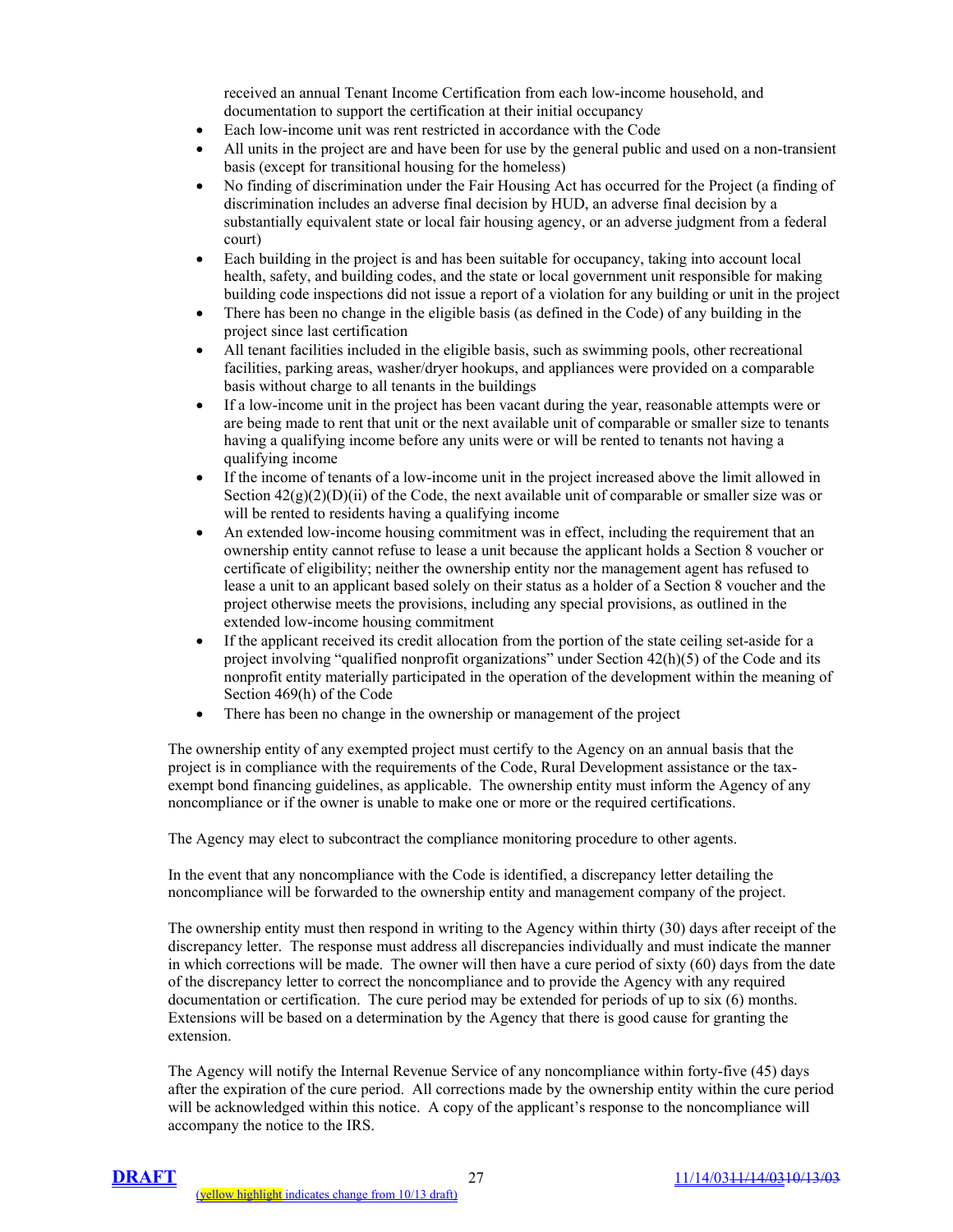If a potential noncompliance is discovered during a compliance monitoring review, the ownership entity will be required to have its managing agent attend a compliance training session within two months following the compliance monitoring review.

## **VIII. DEFINITIONS**

The terms listed below will be defined in the Plan as indicated below regardless of capitalization, unless the context clearly indicates otherwise. Terms used in the Plan but not defined below will have the same meaning as under the Code and IRS regulations.

**Affiliate:** As to any person or entity (i) any entity of which a majority of the voting interest is owned by such person or entity, (ii) any person or entity directly or indirectly controlling (10% or more) such person or entity, (iii) any person or entity under direct or indirect common control with any such person or entity, or (iv) any officer, director, employee, manager, stockholder (10% or more), partner or member of any such person or entity or of any person or entity referred to in the preceding clauses (i), (ii) or (iii).

**Applicant:** The entity that is applying for the tax credits and/or any RPP loan funds, as applicable.

**Allowable Development Cost:** Cost upon which the Agency calculates allowable developer fees. Includes lines 2- 36 less lines 8, 9 and 10 in the Project Development Cost Description in the application.

**Community Revitalization Plan:** A plan that has been adopted and with specific funding commitments by one or more unit(s) of government prior to the date of preliminary application to the Agency and includes the following: a clearly delineated geographic target area that includes the project; detailed policy goals (one of which must be safe, decent and affordable housing) and implementation measures along with specific timeframes for the achievement of such policies; housing activities that will occur within at least one-half mile of the project; and at least one community revitalization action that has been initiated and indicates measurable progress.

**Community Service Facility:** Any facility designed to serve primarily individuals whose income is sixty percent (60%) or less of area median income.

**Developer**: Any individual or entity responsible for initiating and controlling the development process and ensuring that all, or any material portion of all, phases of the development process are accomplished. Furthermore, the developer is the individual or entity identified as such in the Ownership Entity Agreement and any and all Development Fee Agreements.

**Displacement:** The moving of a person and/or such person's personal property from their current residence.

**Efficiency Apartment:** A dwelling unit with a minimum of 450 net square footage (assuming new construction) in which the bedroom and living area are contained in the same room. Each unit has a full bathroom (shower/bath, lavatory and water closet) and full kitchen (stove top/oven, sink, full size refrigerator) which is located in a separate room.

**Elderly Housing:** Owners may choose one of the established definitions recognized under federal Fair Housing Law. Owners should read the law and obtain legal guidance to determine compliance.

**Entity**: Without limitation, any general partnership, limited partnership, limited liability company, corporation, joint venture, trust, business trust, cooperative, association, public agency or other entity, other than a human being.

**Gross Square Footage or Floor Area:** Space measured from outside walls to include all building footprints and covered spaces.

**HOME Program Rents:** Generally, projects using RPP loan funds must set rents below the lesser of the rent calculated as affordable for households at fifty (50%) of median income or the Fair Market Rent (FMR) . Users should contact the Agency concerning this calculation if they are unfamiliar with HOME Program rules.

**Homeless Populations:** People who are living in places not meant for habitation (such as streets, cars, parks), emergency shelters, or in transitional or supportive housing but originally came from places not meant for habitation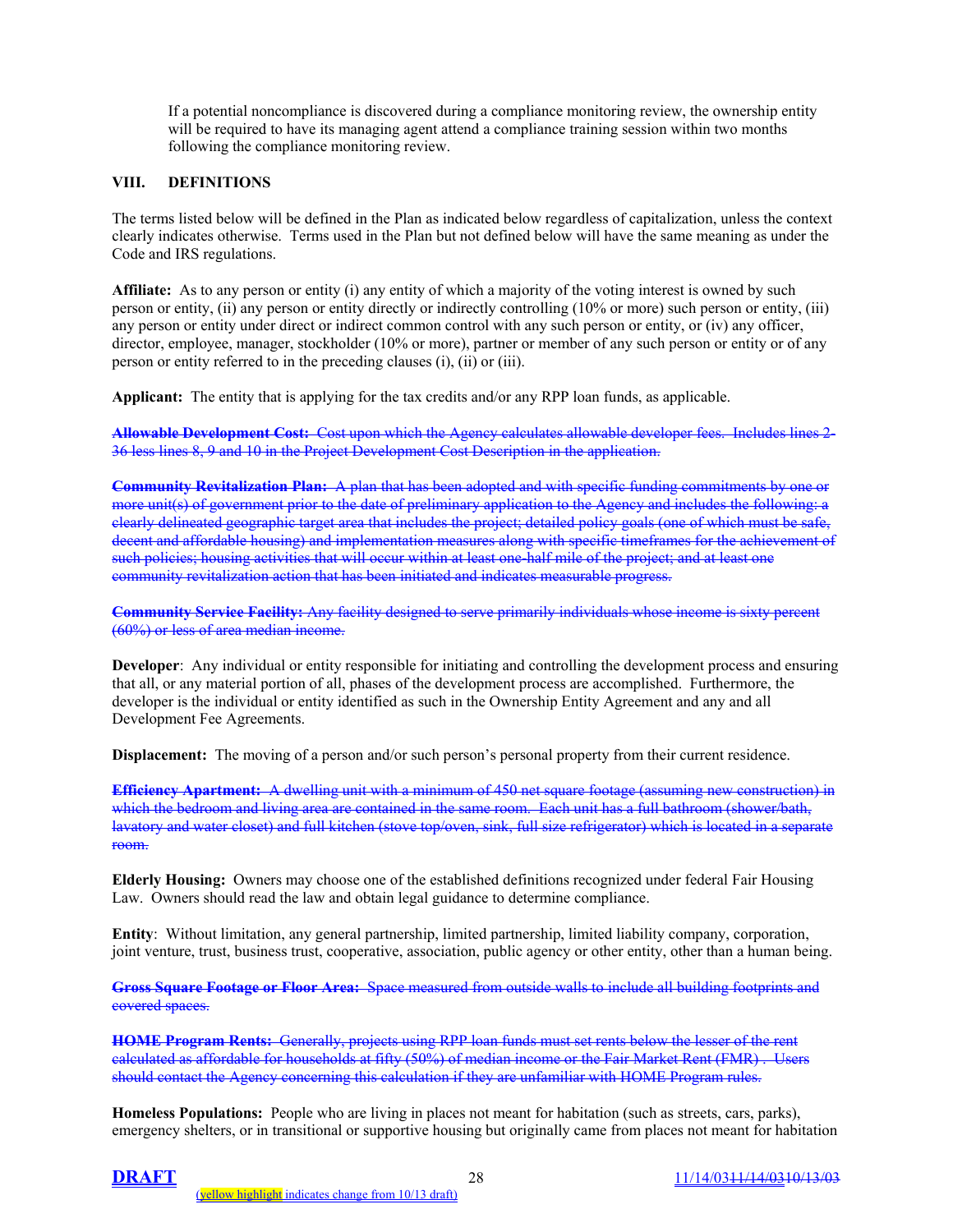or emergency shelters.

**Housing Quality Standards:** Minimum physical standards established by HUD.

**Management Agent:** Individual(s) or Entity responsible for the day to day operations of the development, which may or may not be related to the Owner(s) or ownership entity.

#### **Market-Rate Units**: Units that are not subject to tax credit restrictions; does not include manager units.

**Material Participation**: Involvement in the development and operation of the project on a basis which is regular, continuous and substantial throughout the compliance period as defined in Code Sections 42 and 469(h) and the regulations promulgated thereunder.

**Maximum Housing Expense:** The maximum rent, utilities and any other required charges paid by the tenant calculated on a monthly basis as permitted under the Code.

**Net Square Footage:** The outside to outside measurements of all finished areas that are heated and cooled (conditioned). Examples include hallways, community and office buildings, dwelling units, meeting rooms, sitting areas, recreation rooms, game rooms, etc. Breezeways, stairwells, gazebos and picnic shelters are examples of unconditioned outside structures that may not be used as net square footage.

**Noncompliance (for purposes of deducting points from an application):** An event occurring after June 30, 1993 that results in the issuance of an 8823 for any of the following: 1) Failure to maintain accurate records for each unit, 2) Failure to rent to a Section 8 voucher or certificate holder, 3) Rents for the development are not properly restricted, 4) The development has transient occupancy, 5) Any unit for which low-income housing tax credits were allocated is not available to the general public, 6) There are ineligible tenants found to be occupying qualifying units, 7) Failure of the development to maintain minimum housing quality standards, or 8) Failure to re-certify lowincome tenants on an annual basis.

**One Bedroom Apartment:** A dwelling unit of at least 600 net square feet (assuming new construction), meeting state and local building code requirements, containing at least four separate rooms including a living/dining room, full kitchen, a bedroom and full bathroom.

**Owner(s):** Person(s) or entity(ies) that own an equity interest in the Ownership Entity.

**Ownership Entity**: The ownership entity to which tax credits and/or any RPP loan funds will be awarded.

**Ownership Entity Agreement:** A written, legally binding agreement describing the rights, duties and obligations of owners in the ownership entity.

**Paint to Paint Square Footage:** Interior heated rental dwelling space (does not include community room space).

**Person**: Any individual or Entity, and the heirs, executors, administrators, legal representatives, successors and assigns of such Person where the context so requires.

**Person with a Disability**: An adult who has a permanent physical or mental impairment which substantially limits one or more major life activities as further defined in North Carolina's Persons with Disabilities Protection Act (N.C.G.S. § 168A-3 (7a))

**Principal:** Principal includes (1) all such persons or entities who directly or indirectly earn a portion of the development fee for development services with respect to a project and/or earn any compensation for development services rendered to such project, which compensation is funded directly or indirectly from the development fee of such project, and such amount earned exceeds the **lesser of twenty-five percent (25%)** of the development fee for such project or **\$100,000**, and (2) all affiliates of such persons or entities in clause (1) who directly or indirectly earn a portion of the development fee for development services with respect to any project in the current year and/or earn any compensation for development services rendered to any project in the current year, which compensation is funded directly or indirectly from the development fee of any such project, and such amount earned exceeds the **lesser of twenty-five percent 25%** of the development fee for such project or **\$100,000**.